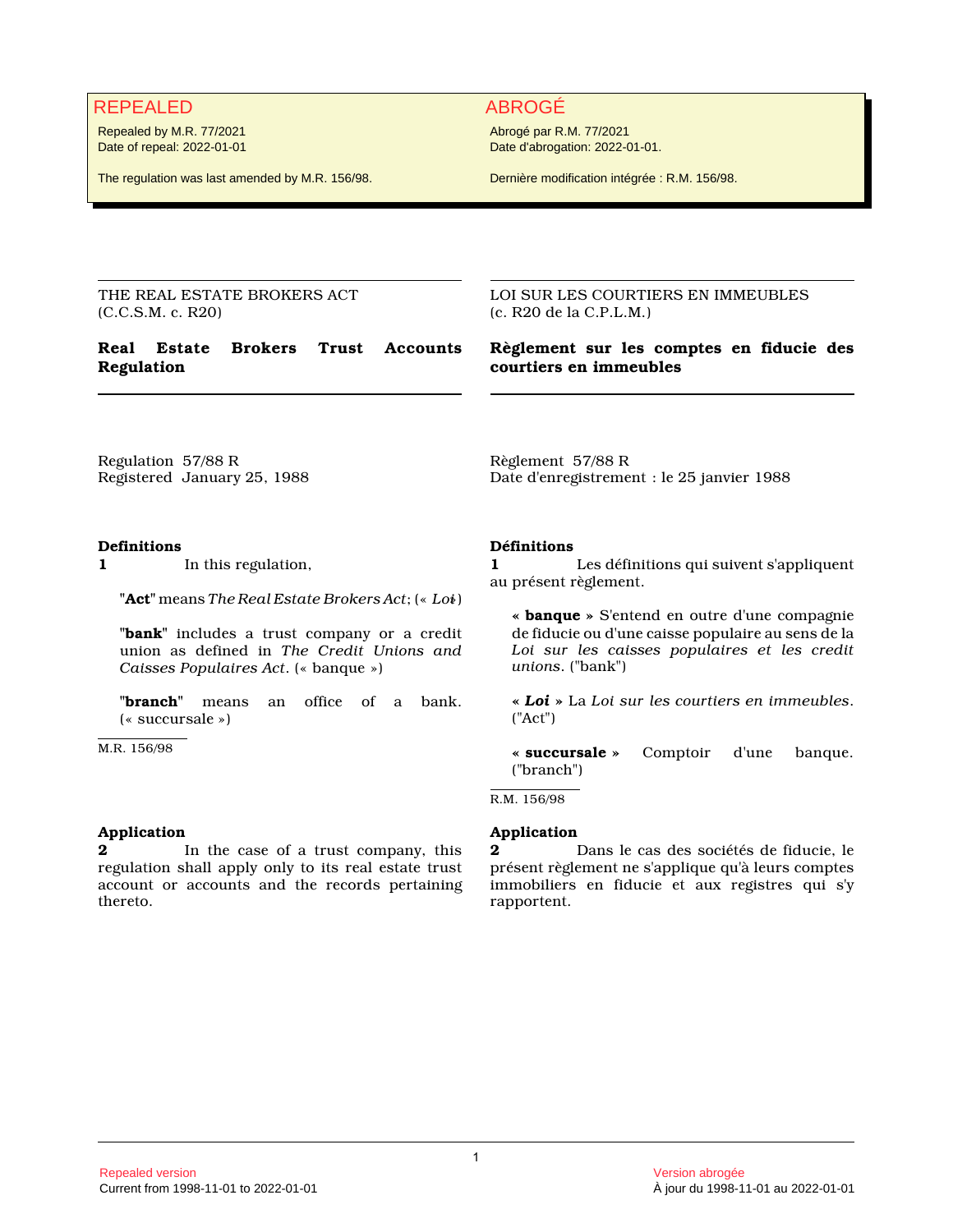## **Broker's trust account**

**3(1)** Every trust company that is registered as a broker shall keep a separate real estate trust account or accounts in which it shall deposit only

(a) all trust moneys received by it in the course of a business or activity which it could not lawfully carry on without being so registered; and

(b) all other trust moneys received by its real estate department.

**3(2)** A broker shall not move his or her trust account from the branch at which it is kept, or ope n a new trust account at any other branch, without giving prior notice in writing to the registrar.

**3(3)** Every trust account maintained by a broker in compliance with subsection 26(1) of the Act shall be kept at a branch of a bank within Manitoba.

## **Deposit where offer not in prescribed form**

**4** The following requirements shall apply to the deposit on every offer obtained by a broker, authorized official or salesman for which the prescribed form is not required to be, and is not, used:

(a) the offer shall indicate clearly whether the deposit is paid in cash, by cheque, or by certified cheque, and if by cheque, whether certified or not, shall also indicate to whom the cheque is payable;

(b) if the deposit is paid in cash, the broker, authorized official or salesman who receives it shall leave with the offeror a written receipt for the deposit and a copy of the receipt shall be submitted to the offeree with the offer, to be kept by the offeree if the offer is accepted;

(c) in every co-operative listing, if the deposit is paid by cheque, whether certified or not, the cheque shall be delivered by the selling broker to the listing broker with the offer.

## **Compte en fiducie du courtier**

**3(1)** Les sociétés de fiducie inscrites à titre de courtiers gardent un ou plusieurs comptes immobiliers en fiducie distincts dans lesquels elle s déposent uniquement :

a) l'argent déposé en fiducie qu'elles ont reçu dans le cadre d'une entreprise commerciale ou d'une activité à laquelle elles ne pourraient pas légalement s'adonner si elles n'étaient pas inscrites;

b) les autres sommes déposées en fiducie qu'elles reçoivent de leur service de l'immobilier.

**3(2)** Un courtier ne peut transférer son compte en fiducie de la succursale où ce dernier es t tenu, ou en ouvrir un nouveau dans une autre succursale, sans en aviser au préalable le registraire par écrit.

**3(3)** Les comptes en fiducie maintenus par les courtiers conformément au paragraphe 26(1) de la *Loi* doivent l'être dans une succursale bancaire au Manitoba.

# **Offres faites sans l'aide de formules**

**4** Les exigences qui suivent s'appliquent au dépôt fait relativement aux offres reçues par un courtier, un représentant officiel ou un vendeur immobilier et à l'égard desquelles la formule prescrite n'est pas requise et n'est pas utilisée :

a) l'offre doit indiquer clairement si le dépôt a ét é fait en espèces, par chèque ou par chèque certifié. Si le dépôt a été fait par chèque, certifié ou non, l'offre doit également indiquer à qui le chèque est payable;

b) si le dépôt est fait en espèces, le courtier, le représentant officiel ou le vendeur immobilier qui reçoit l'argent remet à la personne faisant l'offre un récépissé écrit pour le dépôt et remet une copie de ce récépissé au pollicité en même temps que l'offre. Ce dernier gardera cette copie si l'offre est acceptée;

c) dans le cas d'un mandat collectif, si le dépôt est fait par chèque, certifié ou non, le chèque est remis au courtier mandaté par le courtier responsable de la vente en même temps que l'offre.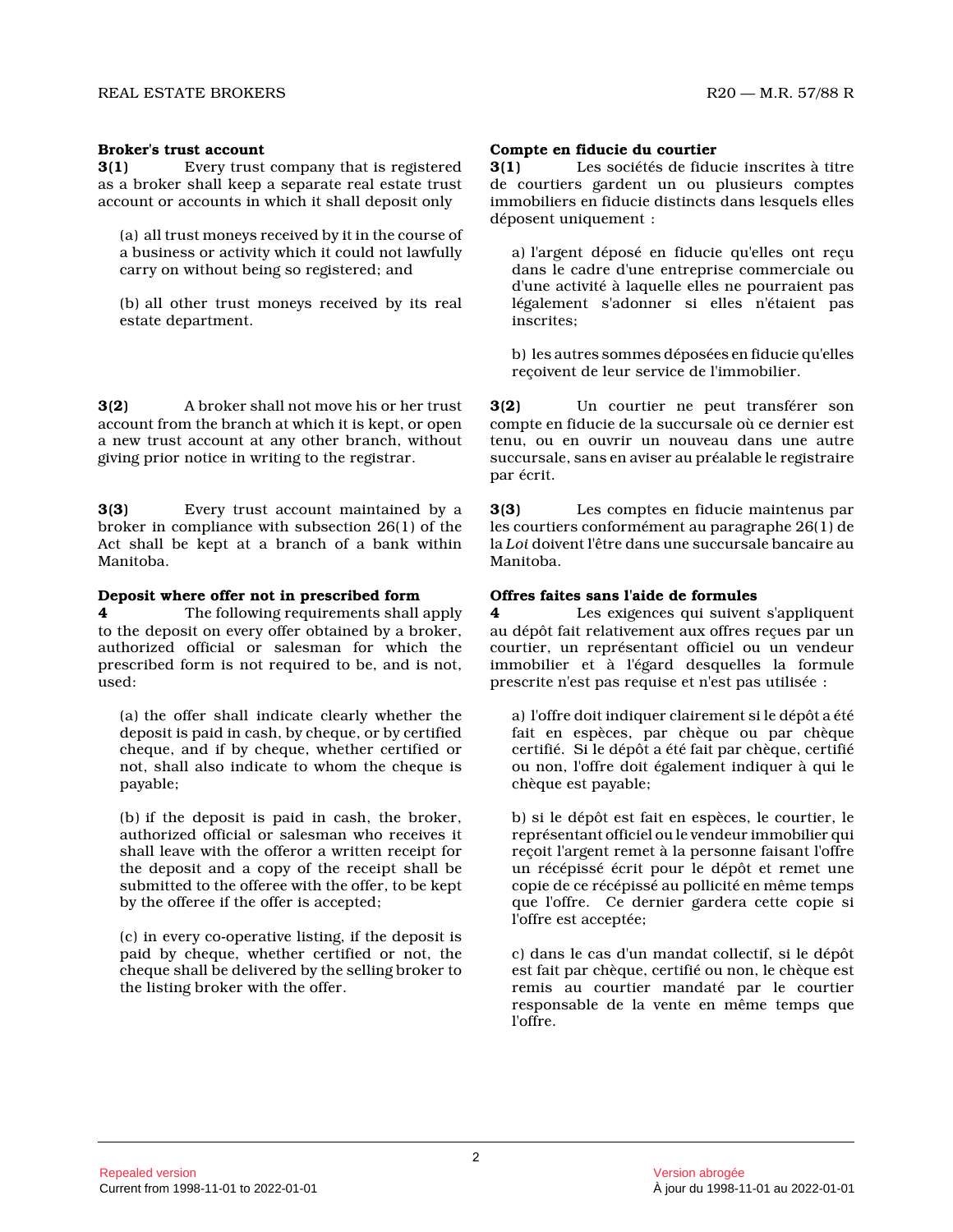## **Money received by broker**

**5(1)** Subject to subsection (4), every cheque received by a broker, authorized official or salesman in payment of a deposit on a purchase of real estat e shall be paid into the broker's trust account not later than the next banking day after the acceptanc e of the offer.

**5(2)** Subject to subsection (4), every cheque received by a broker, authorized official or salesman which represents money which is required to be held in trust, but is not a deposit on a purchase of rea l estate, shall be paid into the broker's trust account not later than the next banking day after the date of receipt.

**5(3)** All cash received by a broker, authorized official or salesman which is required t o be held in trust shall be paid into the broker's trust account not later than the next banking day after the date of receipt.

**5(4)** Where a broker, authorized official or salesman wishes to have any cheque received under subsection (1) or (2) certified before it is paid into the broker's trust account and presents it for certification at the branch on which it is drawn within the time limited by those subsections for payment into the trust account, then,

(a) if, on being so presented, the cheque is certified or in lieu of certification the branch tenders its bank money order or bank draft in the same amount as that of the cheque, the certified cheque or the bank money order or bank draft, as the case may be, shall be paid into the trust account not later than the next banking day after the day on which the cheque is certified or the bank money order or bank draft is tendered; and

(b) if certification of the cheque is refused on its being presented, the cheque may be treated as having been dishonored and need not be paid into the trust account.

## **Chèque reçu par le courtier**

**5(1)** Sous réserve des dispositions du paragraphe (4), les chèques reçus par un courtier, un représentant officiel ou un vendeur immobilier au titre du paiement d'un dépôt relatif à l'achat d e biens immeubles sont versés au compte en fiducie du courtier au plus tard le premier jour d'ouvertur e des banques suivant l'acceptation de l'offre.

**5(2)** Sous réserve des dispositions du paragraphe (4), les chèques reçus par un courtier, un représentant officiel ou un vendeur immobilier au titre de sommes qui doivent être détenues en fiducie, et non au titre de dépôts relatifs à l'achat de biens immeubles, sont versés au compte en fiducie du courtier au plus tard le premier jour d'ouvertur e des banques suivant la date de réception des chèques.

**5(3)** L'argent comptant reçu par un courtier, un représentant officiel ou un vendeur immobilier e t qui doit être détenu en fiducie, est versé au compt e en fiducie du courtier au plus tard le premier jour d'ouverture des banques suivant la date de réceptio n de l'argent en question.

**5(4)** Lorsqu'un courtier, un représentant officiel ou un vendeur immobilier désire faire certifier un chèque reçu aux termes du paragraphe (1) ou (2) avant de le verser à son compte en fiducie et qu'il le présente à cette fin à la succursale sur laquelle le chèque est tiré, dans le s délais impartis aux paragraphes susmentionnés pour le versement au compte en fiducie :

a) si, sur présentation du chèque, celui-ci est certifié ou si, au lieu de le certifier, la succursale émet un mandat bancaire ou une traite d'un montant équivalent, le chèque certifié, le mandat ou la traite, selon le cas, est versé au compte en fiducie au plus tard le premier jour ouvrable de la banque qui suit le jour de la certification ou d e l'émission du mandat ou de la traite;

b) si la certification du chèque est refusée au moment de sa présentation, ce dernier est considéré comme un chèque refusé et n'a pas à être versé au compte en fiducie.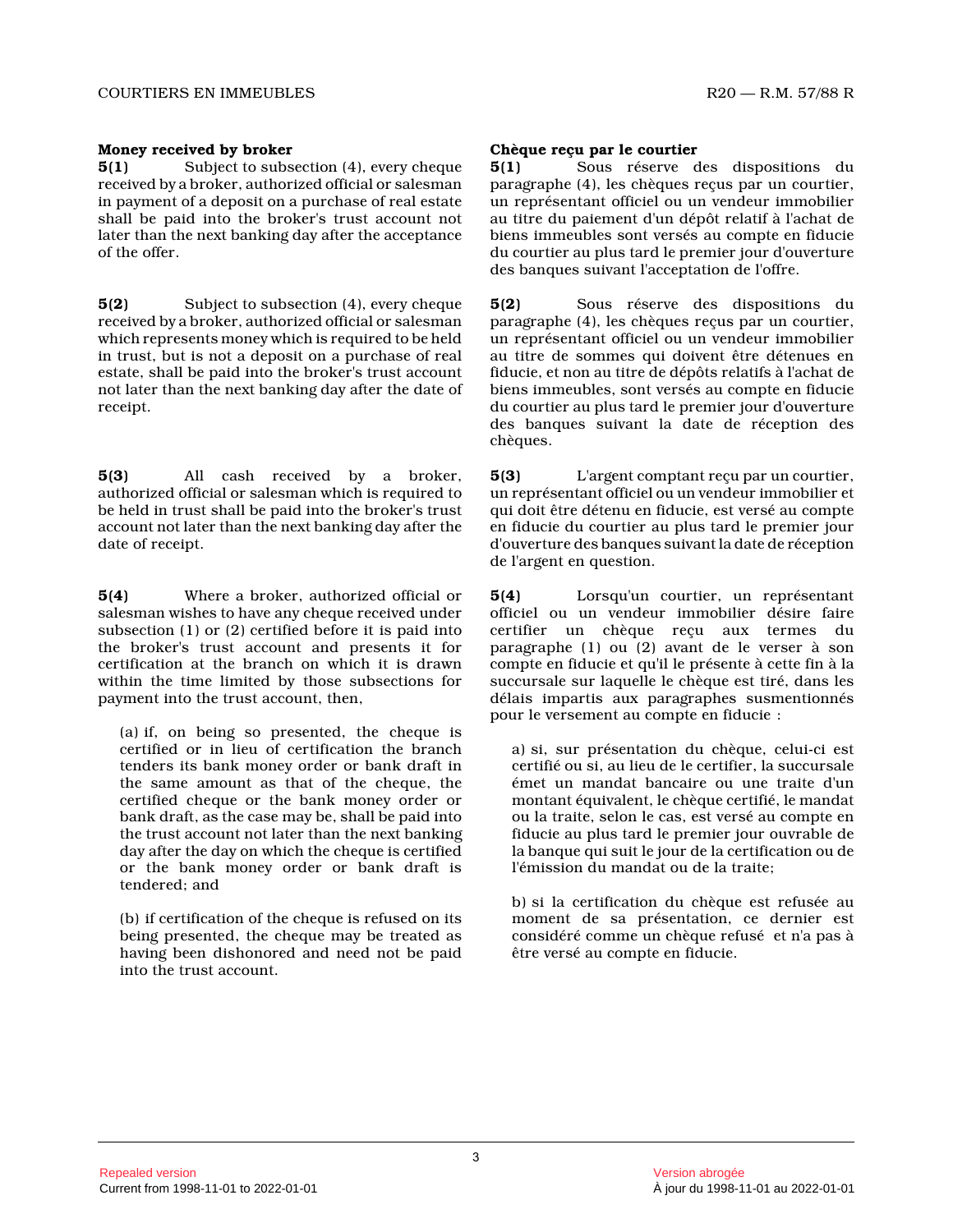## **Copies to be retained**

**6** Whenever more than one broker is involved in any sale or exchange of real estate, every broker, who, at any stage in the transaction, receives or transmits any money, whether cash or cheque, which is required to be held in trust in connection with that transaction shall keep, for not less than five years, a copy of the accepted offer to purchase, whether or not the broker would be required to do so by subsection 28(1) of the Act.

#### **Business Records**

**7(1)** Every broker shall have, and maintain up to date, trust records in connection with his or her business and record

(a) all trust moneys received by him or her;

(b) all disbursements of trust money made by him or her; and

(c) the unexpended balance of trust money held by him or her in total, and also separately for each person for whom that money is held.

**7(2)** As a minimum compliance with subsection (1), a broker shall keep, and maintain u p to date

(a) a book or books, which may be in synoptic form, recording in chronological order the receipt of all trust money and all disbursements of trust money;

(b) a trust ledger or ledgers recording separately for each transaction the trust money received in connection with purchases and sales or proposed purchases and sales of real estate showing particulars in chronological order of each receipt and disbursement in respect of that transaction, indicating from where the money was received, to whom it was disbursed and the reason for each disbursement, and any unexpended balance;

#### **Copie à conserver**

Lorsque deux courtiers ou plus participent à une vente ou à un échange de biens immeubles, les courtiers qui, à toute étape de la transaction, reçoivent ou remettent, relativement à cette transaction, des sommes, en espèces ou par chèque, qui doivent être détenues en fiducie, conservent, pendant au moins cinq ans, une copie de l'offre d'achat acceptée, qu'ils soient ou non obligés de le faire aux termes du paragraphe 28(1) de la *Loi* .

## **Registres des dépôts**

**7(1)** Les courtier tiennent des registres à jour des dépôts relatifs à leurs activités et y consignent les renseignements suivants :

a) les rentrées d'argent déposé en fiducie qu'ils reçoivent;

b) les sorties d'argent déposé en fiducie qu'ils effectuent;

c) le solde de l'argent déposé en fiducie qu'ils détiennent, globalement et séparément pour chacune des personnes pour le compte de qui ils le détiennent.

**7(2)** Pour se conformer aux exigences du paragraphe (1), les courtiers doivent au moins teni r à jour :

a) un ou des livres (pouvant être de forme synoptique) indiquant, par ordre chronologique, les rentrées et les sorties d'argent déposé en fiducie;

b) un ou des grands livres des dépôts où sont consignées, à l'égard de chaque transaction, les rentrées d'argent déposé en fiducie relativement aux achats, aux ventes ou aux projets d'achat et de vente de biens immeubles, et donnant, par ordre chronologique, le détail de chacune des rentrées et des sorties de fonds se rapportant à cette transaction, c'est-à-dire la provenance des rentrées de fonds, les bénéficiaires et les motifs des sorties de fonds, ainsi que le solde des comptes;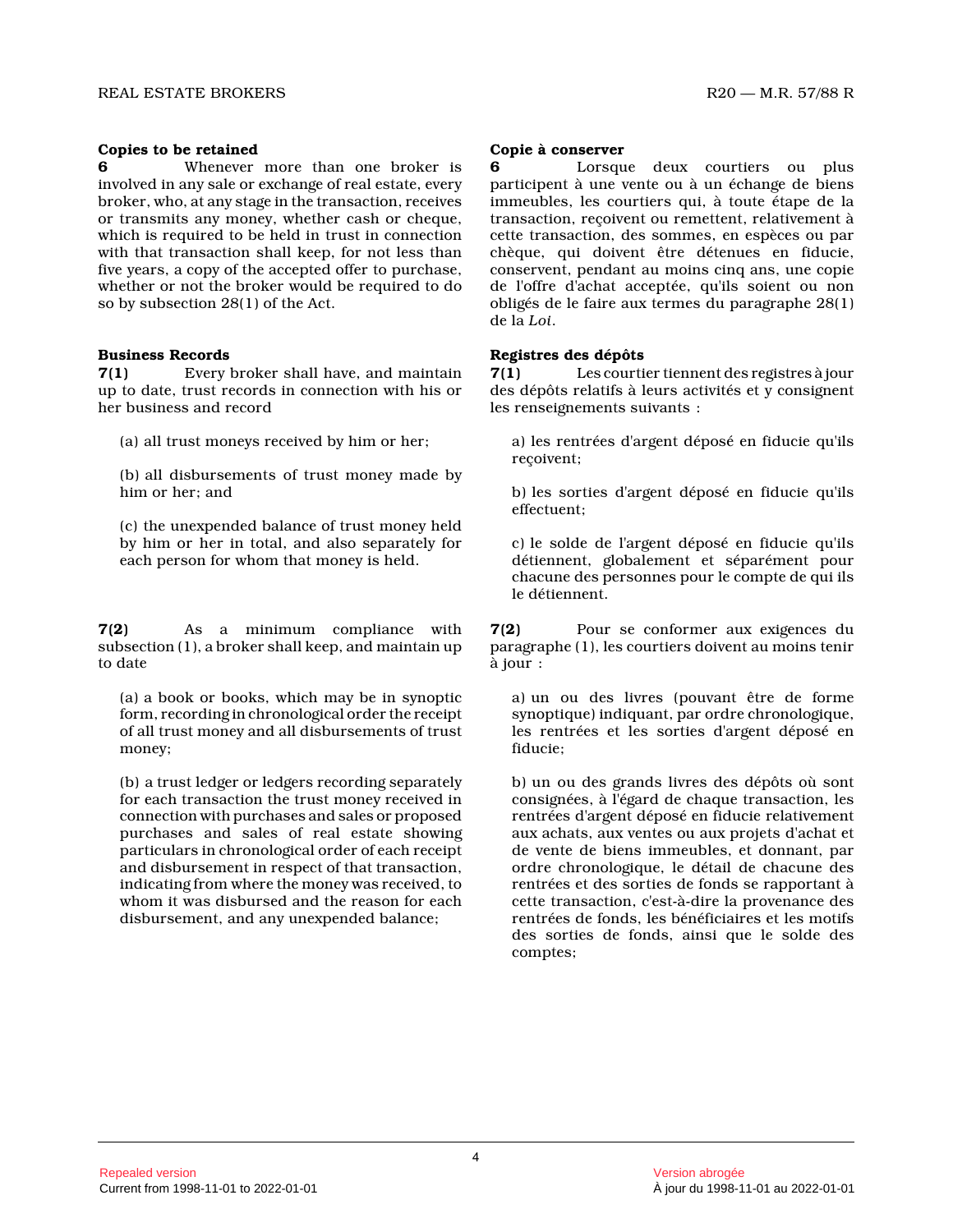(c) a trust ledger or ledgers recording separately for each person the trust money held for that person, otherwise than in connection with a purchase or sale, or proposed purchase or sale, of real estate, and showing particulars in chronological order of all receipts and disbursements in respect of such person, indicating from where the money was received, to whom it was disbursed and the reason for such disbursement, and any unexpended balance;

(d) a monthly trust ledger trial balance establishing that the total of the separate trust money balances is in agreement with the separate record of the total money held then in trust;

(e) duplicate deposit slips, cancelled cheques and bank statements or passbooks for all trust accounts; and

(f) a monthly trust bank reconciliation or reconciliations showing reasons for any differences between bank statement or passbook figures and figures shown as on deposit in trust according to the broker's books of account.

**7(3)** The date of each receipt or disbursement recorded in the books required by this section shall be shown.

**7(4)** Every transaction recorded in a broker's trust ledger shall be cross-referenced to the recor d of the transaction required to be kept by clause  $28(1)(b)$  of the Act.

**7(5)** Unless otherwise authorized in writing by the registrar, all trust records of a broker tha t pertain to business transacted in Manitoba shall be kept within the province.

c) un ou des grands livres des dépôts où sont consignées, à l'égard de chaque personne, les sommes déposées en fiducie détenues pour elle et ne se rapportant pas à des achats, à des ventes ou à des projets d'achat ou de vente de biens immeubles, donnant, par ordre chronologique, le détail de toutes les rentrées et sorties de fonds concernant cette personne, c'est-à-dire la provenance des rentrées de fonds, les bénéficiaires et les motifs des sorties de fonds, ainsi que le solde des comptes;

d) une balance de vérification mensuelle des grands livres des dépôts montrant que le total des divers soldes d'argent déposé en fiducie concorde avec le solde global des sommes détenues en fiducie à ce moment;

e) les doubles des bordereaux de dépôt, les chèques payés et les relevés bancaires ou les livrets de banque de tous les comptes en fiducie;

f) un ou des rapprochements bancaires mensuels indiquant les raisons de tout écart entre les données figurant aux relevés bancaires ou aux livrets de banque et les données inscrites au titre des dépôts en fiducie dans les livres de comptes du courtier.

**7(3)** Les dates afférentes aux rentrées et aux sorties de fonds inscrites dans les livres comptables qui doivent être tenus aux termes du présent articl e doivent être indiquées.

**7(4)** Les transactions consignées au grand livre des dépôts du courtier doivent comporter un renvoi à l'entrée correspondante dans le registre qui doit être tenu aux termes de l'alinéa 28(1)b) de la *Loi* .

**7(5)** Sauf autorisation écrite du registraire à l'effet contraire, tous les registres des dépôts d'un courtier se rapportant à des opérations commerciales faites au Manitoba sont conservés dans la province.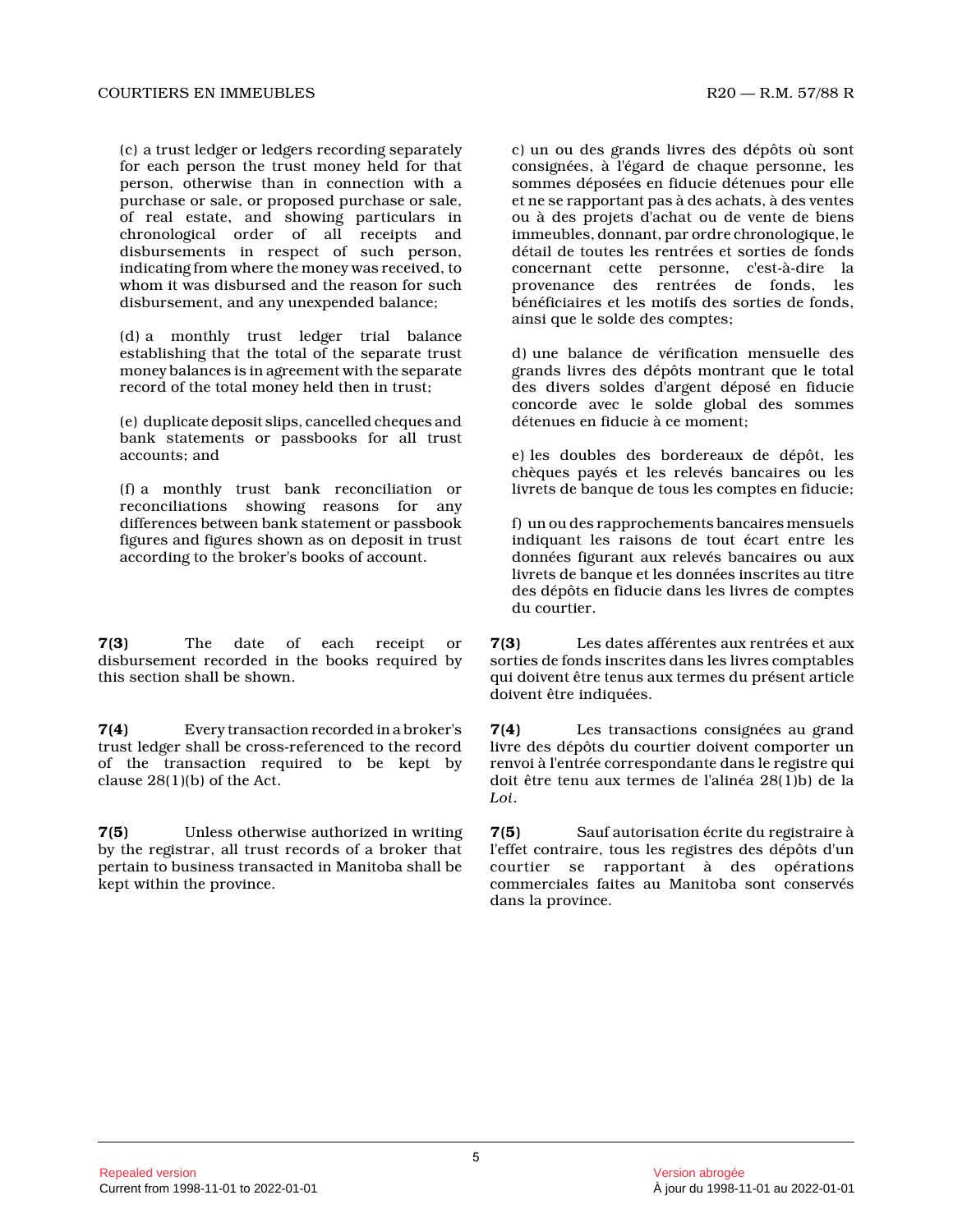**7(6)** Unless otherwise authorized in writing by the registrar, every broker shall keep the trust records of his or her business transacted in Manitoba separate from those that pertain to business transacted elsewhere and, if the broker keeps in Manitoba any trust money received in connection with business transacted elsewhere, he or she shall keep it separate from trust money received in connection with business transacted in Manitoba, so that the accountant can give the repor t required by section 14 with respect to the broker's business in Manitoba without having to examine accounts and records that pertain to business transacted outside the province.

# **Identification of deposits**

**8** Duplicate deposit receipts for moneys paid into a broker's trust account shall be made ou t in sufficient detail to permit the identification of the payment into the account of each receipt of trust money recorded in the broker's books.

# **Identification of withdrawals**

**9** Every withdrawal from a broker's trust account shall be made by cheque and every cheque or its stub shall bear reference to the transaction or transactions to which it relates sufficient to permit the cheque to be identified with the corresponding disbursement or disbursments recorded in the broker's books.

# **Trust money**

**10(1)** All payments received by a broker as or on account of commissions or other remuneration for transactions in real estate, excluding a share of a commission or other remuneration received from another broker, shall be classified as trust money and shall be paid into the broker's trust account notwithstanding that the commission or remuneration may already have been earned, and for the purposes of clause 7(2)(c), where applicable, the payment shall be recorded as being received in trus t for the person liable to pay the commission or othe r remuneration.

**7(6)** Sauf autorisation écrite du registraire à l'effet contraire, les courtiers tiennent, à l'égard de leurs opérations commerciales réalisées hors de la province, des registres des dépôts distincts de ceu x relatifs aux opérations réalisées au Manitoba et, s'ils détiennent au Manitoba de l'argent déposé en fiduci e à l'égard d'opérations commerciales réalisées ailleurs, cet argent doit être gardé dans un compte distinct de celui de l'argent déposé en fiducie à l'égard d'opérations réalisées au Manitoba, de faço n que le comptable puisse fournir le rapport exigé à l'article 14 relativement aux opérations commerciales des courtiers au Manitoba, sans avoir à examiner les comptes et les registres relatifs au x opérations réalisées à l'extérieur de la province.

# **Identification du dépôt**

**8** Les doubles des récépissés de dépôt relatifs aux sommes versées dans le compte en fiducie d'un courtier doivent être suffisamment détaillés pour permettre d'identifier le versement dans le compte de chaque rentrée d'argent déposé en fiducie inscrite dans les livres du courtier.

# **Identification du retrait**

**9** Les retraits du compte en fiducie d'un courtier se font par chèque et tous les chèques ou les talons de chèque doivent comporter un renvoi suffisant, relativement à la transaction ou aux transactions auxquelles ils se rapportent, pour permettre d'identifier le chèque en regard de la rentrée ou des rentrées inscrites dans les livres d u courtier.

# **Argent déposé en fiducie**

**10(1)** Les paiements reçus par un courtier à titre de commission ou autre rémunération, ou d'avances à cet égard, relativement à des transactions de biens immeubles, exception faite d'une portion de la commission ou de toute autre rémunération reçue d'un autre courtier, sont considérés comme de l'argent déposé en fiducie et sont versés au compte en fiducie du courtier même si cette commission ou rémunération lui est déjà acquise. De plus, le cas échéant, pour l'application de l'alinéa 7(2)c), le paiement est inscrit comme ayant été reçu en fiducie pour le compte de la personne tenue de payer la commission ou autre rémunération.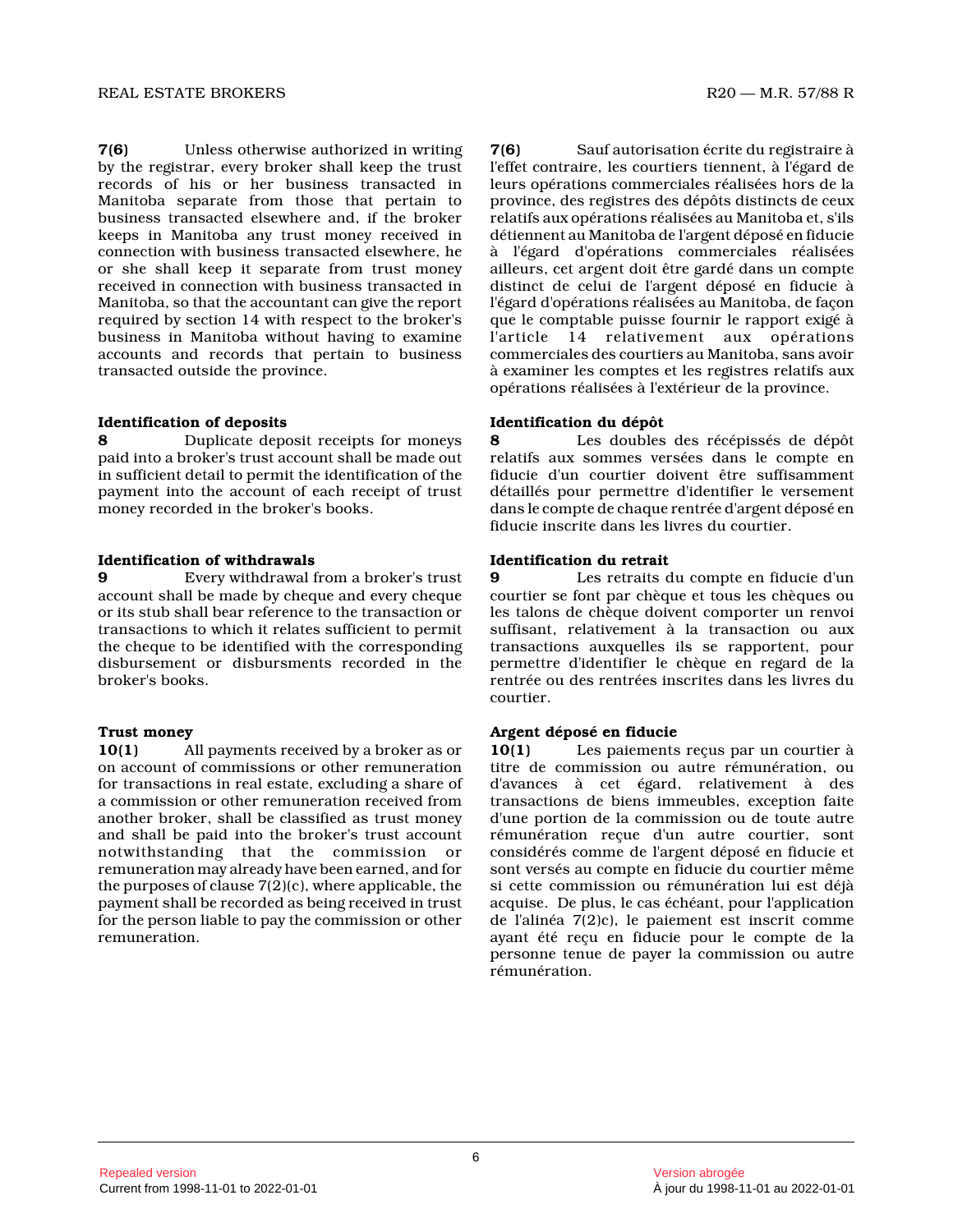**10(2)** Any money in a broker's trust account which represents a commission or remuneration that has been earned and is no longer required to b e held in trust may be paid out in accordance with th e following rules:

(a) any share of such commission or remuneration payable to another broker shall be paid to that broker directly out of the trust account;

(b) after the broker satisfies the requirements of clause (a), the commission or remuneration shall be withdrawn by cheque and paid to

(i) the broker's general account, or

(ii) an account maintained by the broker for the purpose of paying commissions or other remuneration to the broker's authorized officials or salespersons;

(c) where a client fails to pay in full when due a commission which is to be shared between two or more brokers, the amount actually received shall be shared between them as they may agree and, in the absence of an agreement, the broker holding the commission may not withdraw any part into his or her general account until the other broker or brokers have been paid in full.

M.R. 156/98

**10(3)** A broker shall not pay any of his or her personal or general office expenses out of his or her trust account.

M.R. 156/98

**10(4)** Commissions or other remuneration payable to a broker or his or her authorized officials or salespersons shall be paid in the manner set out in clause 10(2)(b).

M.R. 156/98

# **Balance of trust account**

**11(1)** Every broker shall at all times maintain sufficient balances on deposit in the trust account or accounts to meet all his or her obligations with respect to trust money.

**10(2)** Les sommes se trouvant dans le compte en fiducie d'un courtier qui constituent une commission ou une rémunération déjà acquise et qui n'ont plus à être détenues en fiducie peuvent être retirées selon les règles suivantes :

a) toute portion de cette commission ou rémunération payable à un autre courtier doit lui être versée directement sur les fonds du compte en fiducie;

b) après que le courtier a satisfait à l'alinéa a), la commission ou la rémunération est tirée sous forme de chèque et versée, selon le cas :

(i) dans le compte général du courtier;

(ii) dans un compte que le courtier garde pour le versement des commissions ou des autres rémunérations à ses représentants officiels ou à ses vendeurs immobiliers;

c) si un client ne paie pas entièrement la commission à laquelle il est tenu et qui doit être partagée entre deux courtiers ou plus, le montant effectivement reçu est partagé entre les courtiers selon l'entente intervenue entre eux à cet égard et , à défaut d'entente, le courtier qui détient la commission ne peut en retirer aucune partie pour la verser dans son compte général tant que les autres courtiers n'ont pas été payés en entier.

R.M. 156/98

**10(3)** Les courtiers ne peuvent utiliser leur compte en fiducie pour payer leurs dépenses personnelles ou leurs frais généraux.

R.M. 156/98

**10(4)** Les commissions et les autres rémunérations payables à un courtier, à ses représentants officiels ou à ses vendeurs immobiliers sont versées conformément à l'alinéa 10(2)b).

R.M. 156/98

# **Solde du compte de fiducie**

**11(1)** Les courtiers doivent en permanence maintenir des soldes suffisants dans les comptes en fiducie pour être en mesure d'assumer leurs obligations à l'égard de l'argent déposé en fiducie .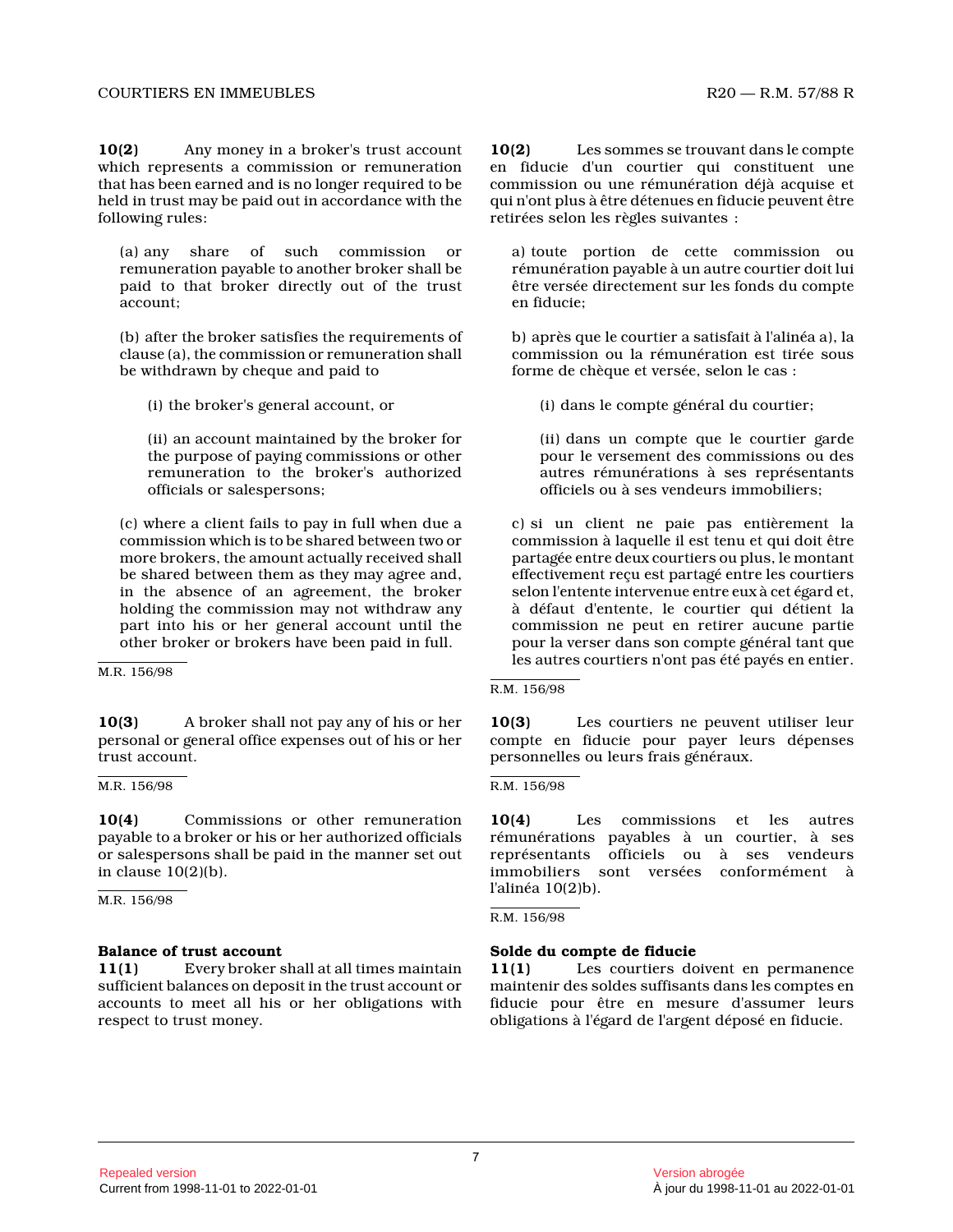**11(2)** No broker shall make any payment out of the trust account which would create a negative balance in an individual account in his or her trus t ledger.

**11(3)** In order to maintain an adequate positive balance in the individual account of an owner of property which is managed by a broker, that broker may from time to time lend his or her own money to that owner by paying the amount so lent into his or her trust account if

(a) the loan is made pursuant to a written agreement between the broker and the owner which specifies the maximum amount that may be so lent, the rate of interest, if any, payable b y the owner, and the terms on which the broker may demand repayment;

(b) the outstanding amount of the loan and of the accrued interest, if any, is shown on each periodic statement rendered by the broker to the owner, and such statements are rendered at least once a quarter; and

(c) before entering into any such agreements, the broker gives to the registrar written notice of his or her intention to do so.

**11(4)** Money paid into his or her trust account by a broker pursuant to subsection (3) may not be withdrawn by the broker in repayment of the loan if the withdrawal would create a negative balance in the owner's individual account in the trust ledger.

**11(5)** If any loans made under subsection (3) are outstanding at the end of the broker's financia l year, the total amount outstanding must be stated i n the accountant's report required by section 14.

**11(6)** If the registrar is of opinion that the making of such loans is imperilling, or may imperil , a broker's solvency, the registrar may prohibit the broker from making loans under subsection (3) or restrict the total amount that the broker may lend thereunder.

**11(2)** Il est interdit aux courtiers d'effectuer quelque paiement sur les comptes en fiducie qui aurait pour conséquence de créer un solde négatif dans un compte individuel dans leur grand livre des dépôts.

**11(3)** Un courtier peut, afin de maintenir un solde positif suffisant dans le compte individuel d u propriétaire d'un bien qu'il gère, prêter son propr e argent à ce propriétaire en versant le montant du prêt dans son compte en fiducie si les conditions suivantes sont réunies :

a) le prêt est fait aux termes d'une entente écrite entre le courtier et le propriétaire, indiquant le montant maximal qui peut être prêté, le taux d'intérêt, s'il y a lieu, payable par le propriétaire et les modalités de remboursement;

b) le montant impayé du prêt et des intérêts courus, s'il y a lieu, est indiqué sur un relevé périodique remis au propriétaire par le courtier, au moins une fois tous les trois mois;

c) avant de conclure cette entente, le courtier donne au registraire un avis écrit de son intention de le faire.

**11(4)** Le courtier qui verse de l'argent dans son compte en fiducie conformément au paragraphe (3) ne peut le retirer en remboursement du prêt si ce retrait entraîne un solde négatif dans le compte individuel du propriétaire dans le grand livre des dépôts.

**11(5)** Si des prêts conclus aux termes du paragraphe (3) demeurent impayés à la fin de l'exercice d'un courtier, le montant total impayé doit être indiqué dans le rapport des experts comptables exigé par l'article 14.

**11(6)** Si le registraire est d'avis que le fait pour un courtier de consentir de tels prêts compromet ou peut compromettre sa solvabilité, il peut lui interdire de consentir des prêts aux terme s du paragraphe (3) ou limiter le montant total des prêts que le courtier peut accorder en application de cette disposition.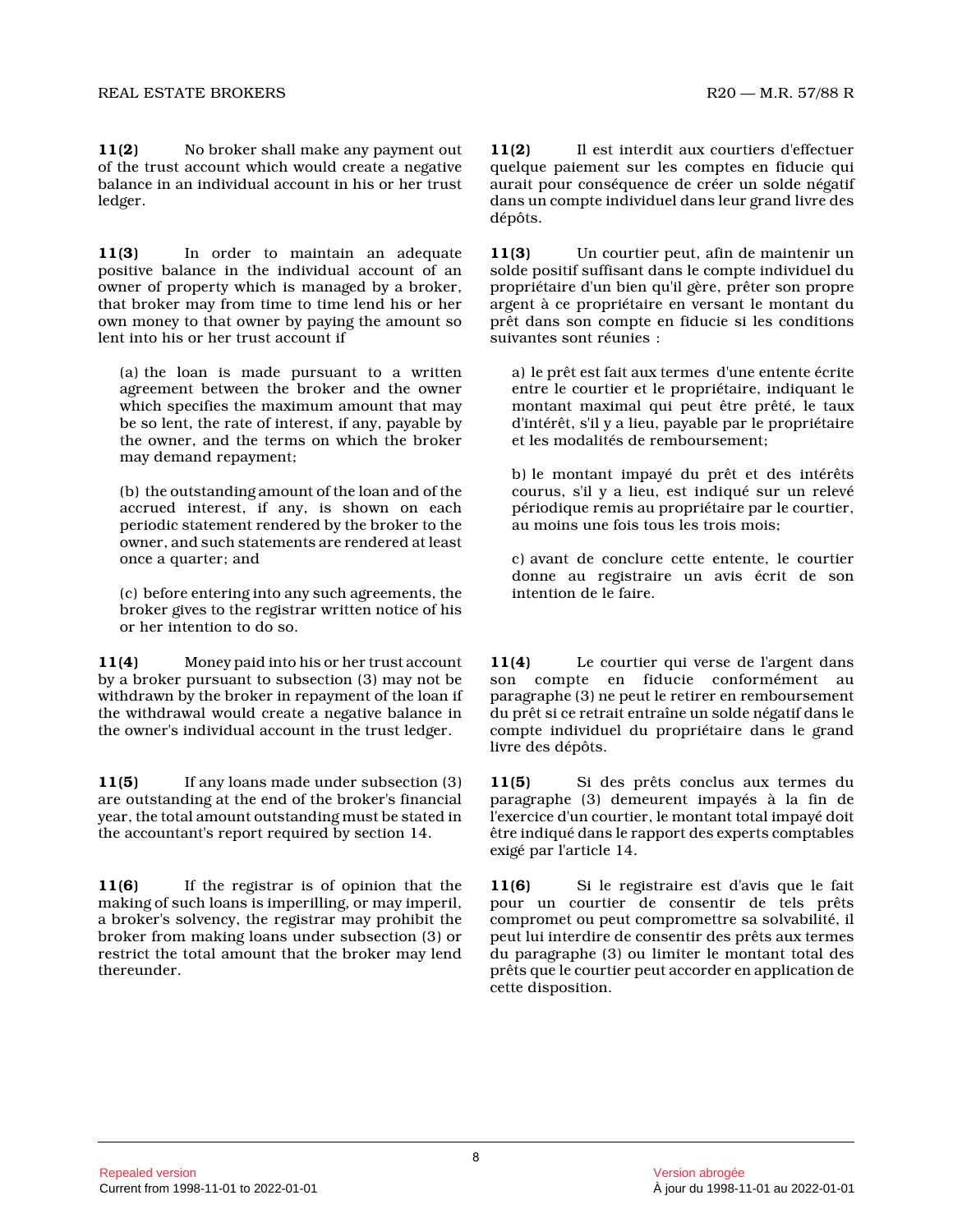#### **Service charges**

**12** No broker shall authorize the bank at which his or her trust account is maintained to deduct any service charge or other charge whatsoever from the moneys in the trust account, and any broker who has previously given such an authority shall countermand it forthwith.

## **Authorized investments**

**13** Trust money deposited or invested by a broker pursuant to subsection 26(1.4) of the Act shall be deemed to be held in a trust account notwithstanding that it cannot be withdrawn by cheque, and the broker shall account for the interest or income on trust money so invested to all persons entitled thereto.

## **Annual report**

**14** Every broker shall, annually, within four months after the end of his or her financial year, furnish to the registrar a report of

(a) a chartered accountant;

(b) a member of some other professional accounting organization recognized by the commission; or

(c) a person approved by the commission;

in the form set out in the Schedule as to complianc e by the broker with subsection 26(1) of the Act and with this regulation.

M.R. 156/98

# **Report on cancellation or cessation of business**

15 If at any time during a broker's financial year

(a) the broker's registration is cancelled; or

(b) the broker permanently ceases to carry on business;

## **Frais de gestion**

**12** Il est interdit aux courtiers d'autoriser la banque où ils gardent leurs comptes en fiducie d e prélever des frais de gestion ou autres sur les fonds des comptes en fiducie. Les courtiers qui ont accordé une autorisation de ce genre par le passé doivent l'annuler sans délai.

## **Placements autorisés**

**13** L'argent déposé ou placé en fiducie par un courtier conformément au paragraphe 26(1.4) de la *Loi* est réputé être détenu dans un compte en fiducie même s'il ne peut être retiré au moyen d'un chèque. Le courtier doit rendre compte des intérêt s ou du revenu provenant du placement de cet argent à toute personne qui y a droit.

# **Rapport annuel**

**14** Chaque année, les courtiers sont tenus de soumettre au registraire, dans les quatre mois suivant la clôture de leur exercice, un rapport présenté au moyen de la formule figurant à l'annexe , relativement au respect par le courtier des dispositions du paragraphe 26(1) de la *Loi* et du présent règlement et préparé par l'une des personnes suivantes :

a) un comptable agréé;

b) un membre d'une autre organisation comptable professionnelle reconnue par la Commission;

c) une personne approuvée par la Commission.

R.M. 156/98

# **Rapport portant sur la révocation**

**15** Si, à quelque moment durant un exercice d'un courtier, survient l'une ou l'autre des situations suivantes :

a) l'inscription du courtier est révoquée;

b) celui-ci cesse définitivement ses activités commerciales,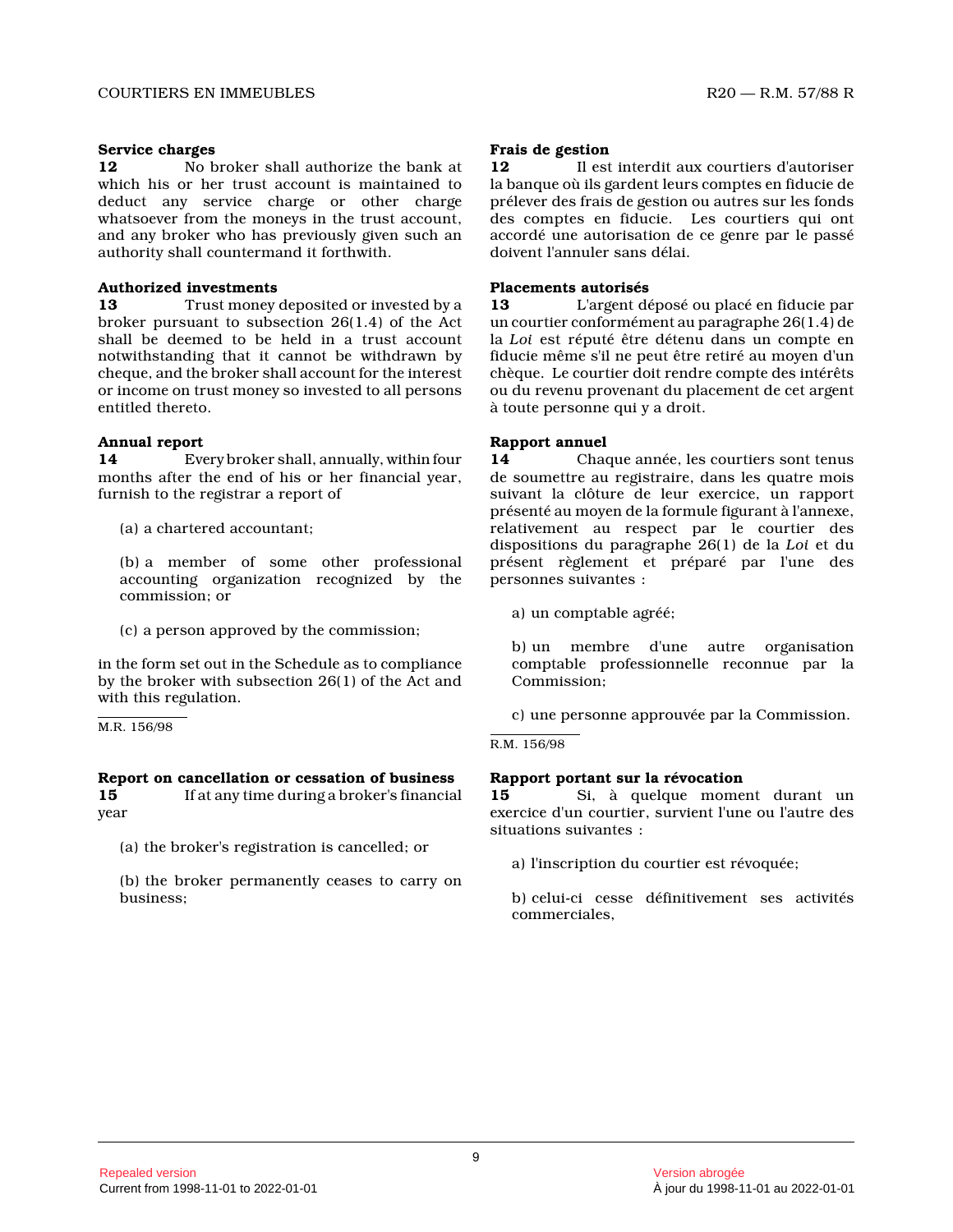# REAL ESTATE BROKERS RADIO REAL ESTATE BROKERS RADIO REAL ESTATE BROKERS

the broker or such other person as may be responsible by law for winding up the business shall, within four months after the date of cancellation or cessation of business, furnish to the registrar a report of a person qualified to give th e report required by section 14 as to compliance by the broker with subsection 26(1) of the Act and wit h this regulation, between the beginning of the broker's current financial year and the date of cancellation or cessation of business, which report shall be in the form set forth in the Schedule with the variation required to make it applicable to that period.

M.R. 156/98

# **Failure to comply**

**16** A failure by a broker to comply with a requirement of this regulation is

(a) a ground for suspension or cancellation of the broker's registration by the commission under subsection 11(1) of the Act; and

(b) a ground on which the registrar may refuse to renew the broker's registration.

#### **Exemption**

**17(1)** The registrar may exempt a broker from compliance with section 14 or 15 in respect of any period not exceeding one year in duration if the registrar is satisfied that the broker neither has received nor has been holding any trust money during that period.

**17(2)** An application for exemption under subsection (1) shall be made before the expiration of the time for furnishing a report pursuant to section 14 or 15 covering the period concerned, or within such time thereafter as the registrar may in the circumstances of the particular case permit and shall be supported by an affidavit verifying the facts required by subsection (1) in a manner satisfactory to the registrar.

**18** A document received by the registrar by mail shall be deemed to have been given or furnished on the date on which it was mailed and the date shown on its postmark shall be prima facie evidence of the date of mailing.

le courtier ou la personne chargée par la *Loi* de la liquidation de l'entreprise présente au registraire , dans les quatre mois suivant la date de la révocation de l'inscription ou la cessation des activités commerciales, un rapport préparé par une personne compétente pour présenter le rapport exigé par l'article 17 relativement au respect par le courtie r des dispositions du paragraphe 26(1) de la *Loi* et du présent règlement depuis le début de l'exercice en cours jusqu'à la date de la révocation de l'inscription ou de la cessation des activités. Ce rapport est présenté au moyen de la formule figurant à l'annexe en y apportant les modifications nécessaires pour l'adapter à la période visée.

R.M. 156/98

# **Inobservation des exigences**

**16** L'inobservation d'une exigence du présent règlement par un courtier constitue :

a) un motif de suspension ou de révocation de son inscription par la Commission aux termes du paragraphe 11(1) de la *Loi* ;

b) un motif de refus du renouvellement de son inscription par le registraire.

# **Exemption**

**17(1)** Le registraire peut exempter un courtier de l'obligation de se conformer à l'article 14 ou 15 à l'égard de toute période ne dépassant pas un an, s'il est convaincu que ce courtier n'a ni reçu ni détenu d'argent déposé en fiducie au cours de cette période.

**17(2)** Les demandes en vue d'obtenir l'exemption prévue au paragraphe (1) doivent être présentées avant l'expiration du délai accordé pour présenter, conformément à l'article 14 ou 15, un rapport portant sur la période visée, ou dans le délai supplémentaire accordé par le registraire eu égard aux circonstances de l'espèce. Le rapport doit êtr e appuyé d'un affidavit attestant, à la satisfaction du registraire, les faits exigés par le paragraphe (1) .

**18** Les documents reçus par la poste au registraire sont réputés avoir été donnés ou fourni s à la date à laquelle ils ont été postés et la date d'oblitération constitue la preuve prima facie de l a date de mise à la poste.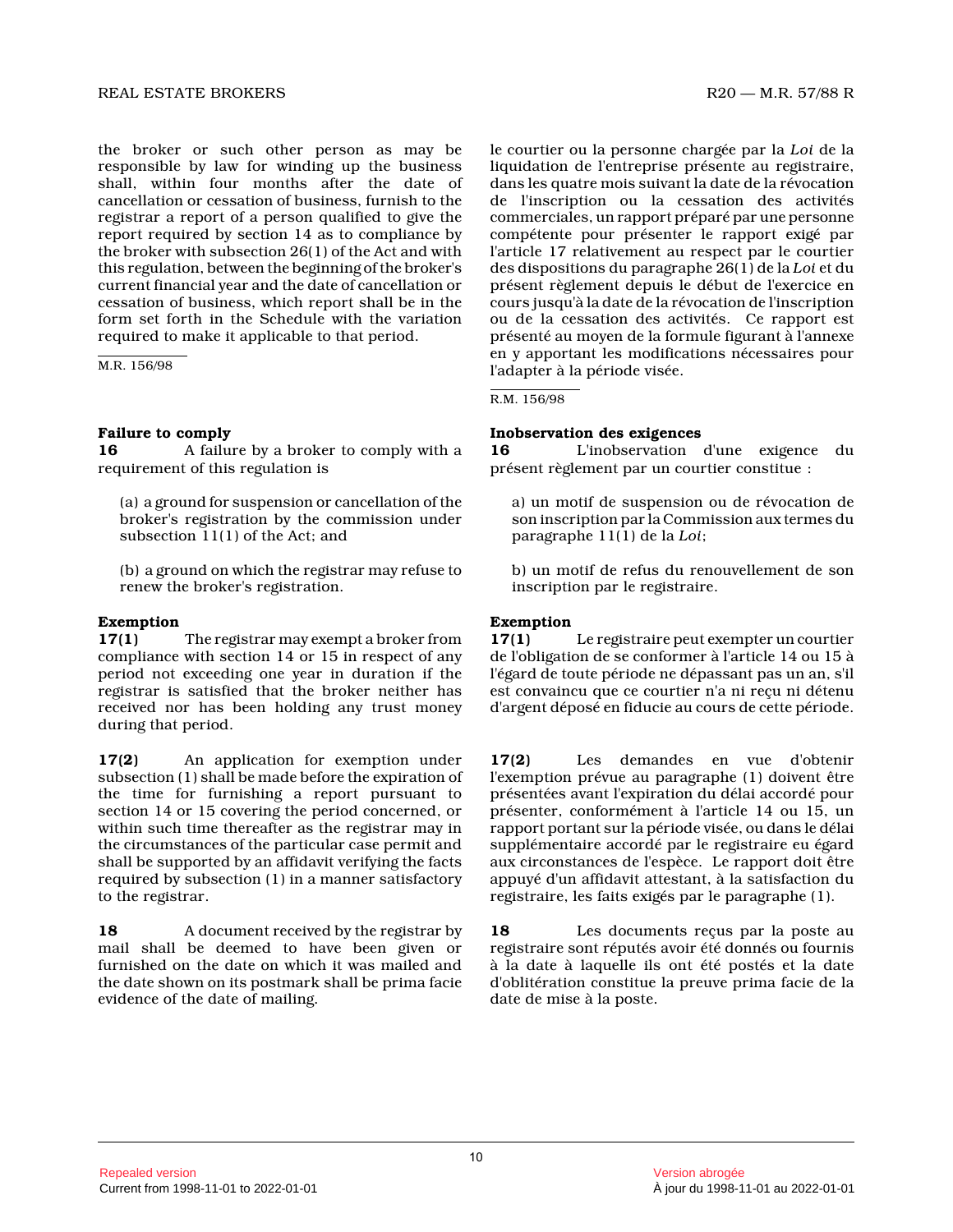# **Review**

**18.1** Not later than September 30, 2003, the minister shall

(a) review the operation of this regulation including consulting with such persons affected by it as the minister considers appropriate; and

(b) if the Minister considers it advisable, recommend to the Lieutenant Governor in Council that the regulation be amended or repealed.

M.R. 156/98

#### **Coming into force**

**19** This regulation comes into force on the later of

(a) the date the *Re-enacted Statutes of Manitoba, 1987* come into force; or

(b) the date this regulation is filed with the Registrar of Regulations.

#### **Révision et recommandations**

**18.1** Au plus tard le 30 septembre 2003, le ministre :

a) passe en revue l'efficacité du présent règlement et consulte les personnes à ce sujet dont l'opinion lui paraît utile;

b) s'il le juge à propos, recommande au lieutenant-gouverneur en conseil la modification ou l'abrogation du règlement.

R.M. 156/98

## **Entrée en vigueur**

**19** Le présent règlement entre en vigueur à la dernière des dates suivantes :

a) la date d'entrée en vigueur des *Lois réadoptées du Manitoba de 1987* ;

b) la date de dépôt du présent règlement auprès du registraire des règlements.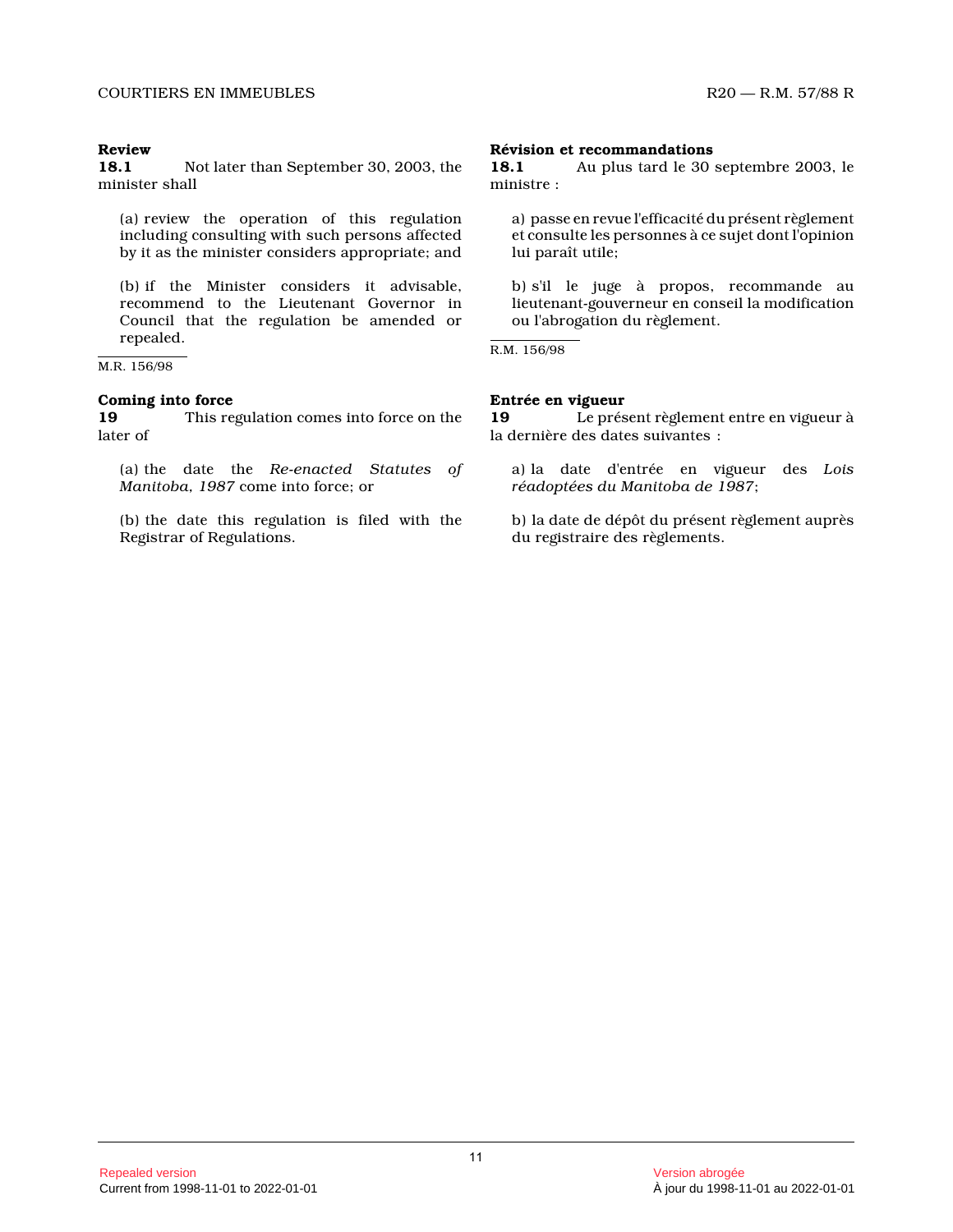## **SCHEDULE**

## ANNUAL TRUST ACCOUNT REPORT (Sections 14 and 15)

## PART 1

TO: The Registrar *The Real Estate Brokers Act*

At the request of\_\_\_\_\_\_\_\_\_\_\_\_\_\_\_\_\_\_\_\_\_\_\_\_\_\_, being the authorized official of\_ (the "Broker"), I/we have reviewed the trust records, as defined in *The Real Estate Brokers Act* (the "Act"), maintained in connection with the business of the Broker for the fiscal year ended ,  $\frac{1}{2}$  ,  $\frac{1}{2}$  ,  $\frac{1}{2}$  ,  $\frac{1}{2}$ 

I/We report that, except as noted below, based on my/our review of the trust records and trust accounts, the Broker:

1 Kept and maintained in chronological order the trust records in connection with the business as are necessary to show and distinguish between:

(a) trust money received and disbursed and the unexpended balance held, both in total and in respect to each person or transaction for whom, or in respect to which, trust money has been received; and

- (b) office money received and paid on the Broker's own behalf.
- 2 With respect to 1(a) above, kept and maintained a trust account or accounts at a bank designated both in the Broker's books and in the records of the bank as a trust account or as trust accounts.
- 3 Kept and maintained a trust ledger or ledgers, recording separately for each transaction the trust money held in connection with purchases and sales or proposed purchases and sales of real estate, and showing particulars in chronological order of all receipts and disbursements of trust money in respect of each transaction, indicating the source from which the money was received, to whom it was disbursed, and any unexpended balance.
- 4 Kept and maintained a trust ledger or ledgers, recording separately for each person the trust money held for that person, otherwise than in connection with a purchase or sale or proposed purchase or sale of real estate, and showing particulars in chronological order of all receipts and disbursements of trust money in respect of such person, indicating the source from which the money was received, to whom it was disbursed, and any unexpended balance.
- 5 Prepared and maintained a monthly trust ledger trial balance establishing that the total of the separate trust money balances is in agreement with the separate record of the total money then held in trust.
- 6 Prepared and maintained a monthly trust bank reconciliation or reconciliations which correctly reconcile the statement or passbook figures of the bank with the balances shown as on deposit in trust according to the Broker's books of account.
- 7 Kept and maintained duplicate deposit slips, cancelled cheques and bank statements or passbooks for all trust accounts.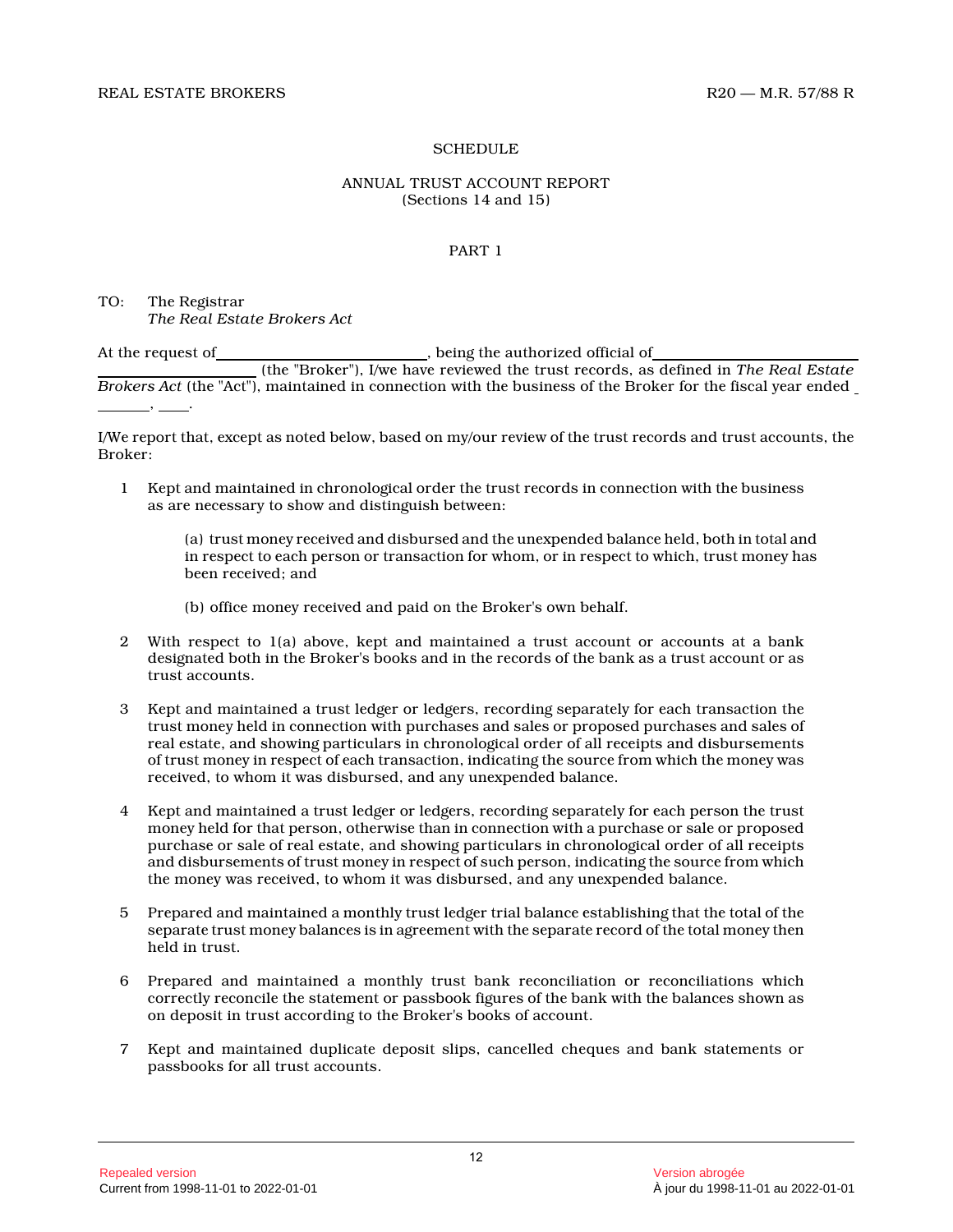- 8 Recorded in the trust ledger or ledgers the date of every receipt and disbursement of trust money shown therein.
- 9 Did not:
	- (a) overdraw individual trust accounts;
	- (b) make improper payments of money from a trust account; or
	- (c) cause apparent shortages in trust funds.
- 10 With respect to money in the trust account or accounts which represents a commission or remuneration that has been earned and is no longer required to be held in trust, paid out the money in accordance with the following rules:

(a) any share of such commission or remuneration payable to another broker was paid to that other broker directly out of the trust account;

(b) the Broker withdrew commission or remuneration payable to the Broker by cheque into an account or accounts maintained by the Broker for the purpose of paying commissions or remuneration to the Broker and the Broker's authorized officials or salespersons, only after the Broker satisfied the requirements of clause (a) of this section.

In order to make this report, I/we have carried out the procedures outlined in the Appendix. The procedures carried out did not constitute an audit and therefore I/we do not express an opinion on the accuracy o r completeness of the trust books, records and financial information provided, or as to whether there were any irregularities during the year which were not disclosed to me/us.

This report is prepared solely for submission to the Registrar and is not to be referred to or distributed to any person other than in accordance with the Act.

Except as noted below, nothing came to my/our attention during the course of my/our review that would indicate a contravention of subsection 26(1) of the Act or of any regulation made under it respecting brokers' trust records and accounts.

(If no exceptions, please so state.)

| Signature of Accountant/Accounting Firm   |                                                                 |
|-------------------------------------------|-----------------------------------------------------------------|
| Name of Responsible Individual            |                                                                 |
| Professional Designation in Good Standing | CGA<br>CA -<br>Other (approved by the Commission)<br><b>CMA</b> |
| Address of Accountant/Accounting Firm     | (Please Type/Print)                                             |
| Telephone Number                          |                                                                 |
| Date                                      |                                                                 |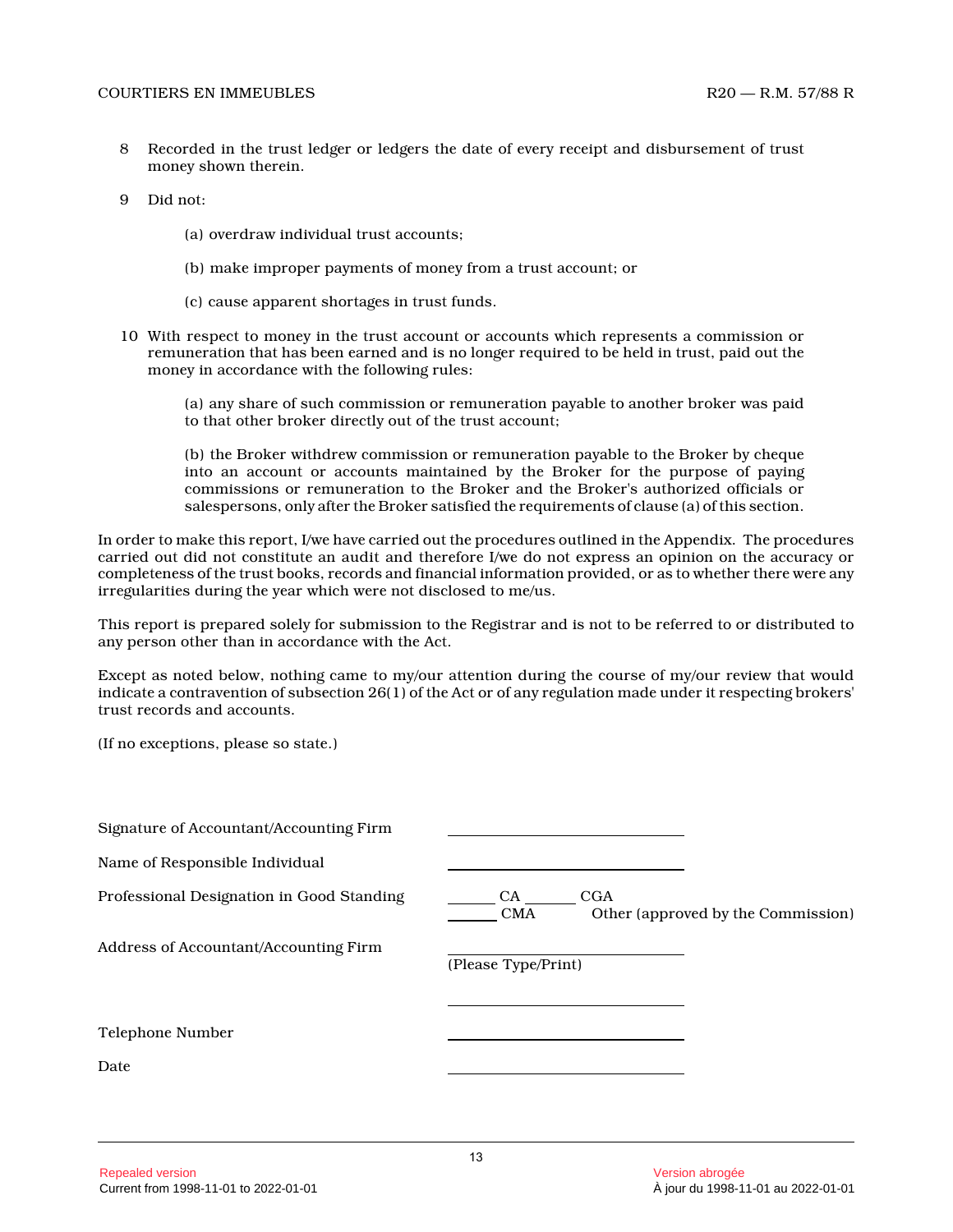#### PART 2

## To Be Completed by the Broker

Except as noted below, I/we certify to the best of my/our knowledge that:

- 1 All trust records and trust bank accounts were disclosed to the accountant.
- 2 I/We have provided the accountant with whatever information or explanation he/she required.
- 3 The books, records and accounts maintained by the Broker and produced for the accountant's review fully disclosed the trust obligations.
- 4 The information contained in the completed Part I of the Annual Trust Account Report is correct.
- 5 All records referred to in Part I of the Annual Trust Account Report were maintained on a current basis as required by the Act and Regulations.
- 6 All trust money as defined in the Act received by the Broker was deposited into the trust bank account(s) in accordance with subsection 26(1) of the Act.

Broker's comments or exceptions:

| Name of Broker or official |      |                |
|----------------------------|------|----------------|
|                            |      | (Please Print) |
| Signature                  | Date |                |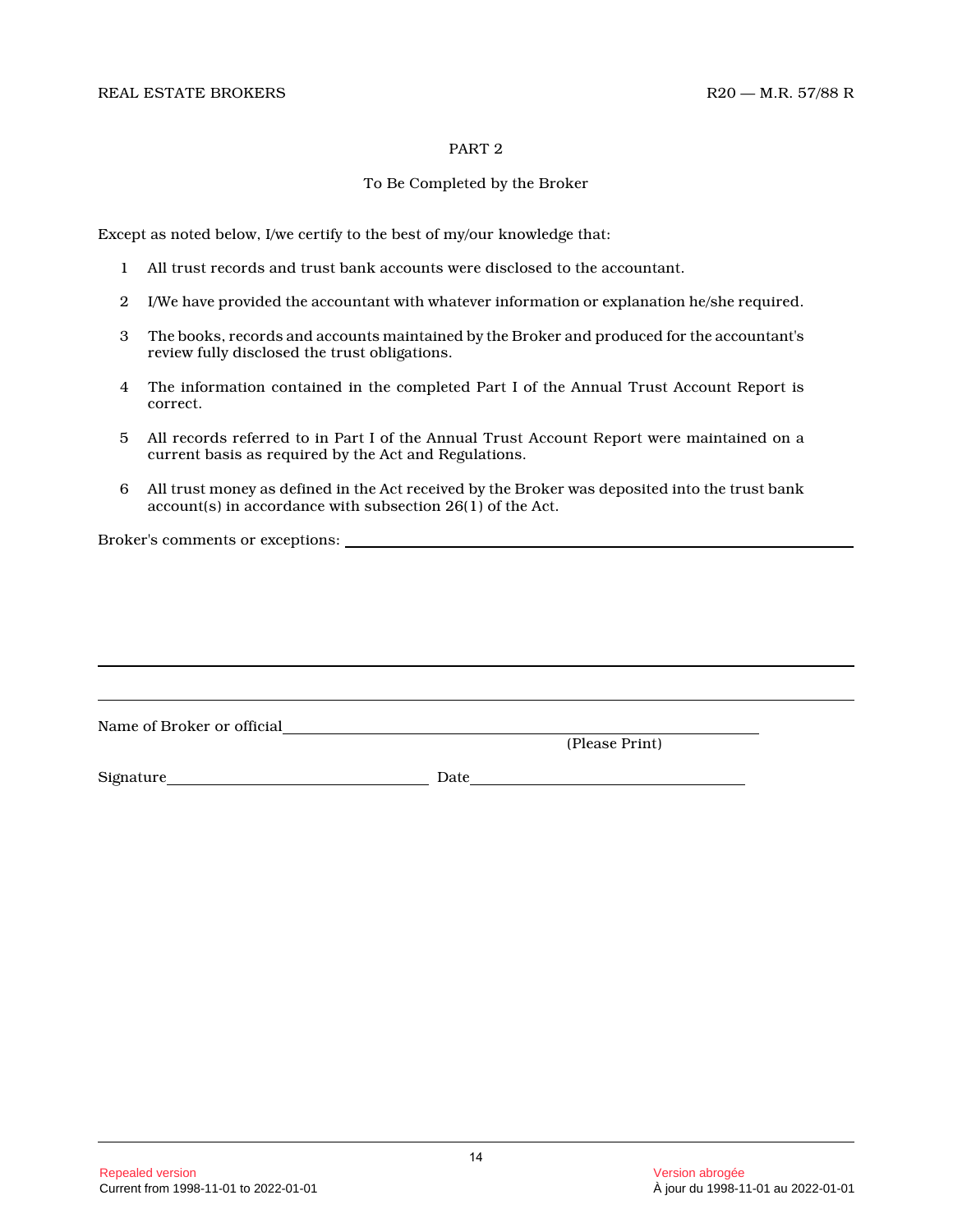#### APPENDIX

## REVIEW PROCEDURES

Re:

(Registered Name of Broker)

Fiscal Year Ended:

The scope of review made with respect to the Annual Trust Account Report included the following procedures:

- 1 I/We read subsection 26(1) of the Act and the *Real Estate Brokers Trust Accounts Regulation* .
- 2 I/We reviewed the bank statements, including savings/investment accounts, to determine that:

(a) statements indicated that accounts were "trust accounts" and the accounts were interest-bearing with the interest not claimed by persons pursuant to subsection 26(1.4) of the Act being remitted directly to The Manitoba Securities Commission;

- (b) no service or other charges had been charged against the accounts; and
- (c) the accounts had not been overdrawn.
- 3 I/We reviewed the bank reconciliations to determine that they had been done and that the month-end balances agreed to each month's trust ledger trial balance. I/We also tested in detail one month's reconciliation including checking of outstanding cheques and deposits.
- 4 I/We reviewed each month's trust ledger trial balance to determine that there were no debit balances.
- 5 On a test basis, I/we reviewed the duplicate deposit slips determining that each person or transaction for whom, or in respect to which, trust money has been received and the amount was identified and paid into the trust account or accounts within the time required by section 5 of the *Real Estate Brokers Trust Accounts Regulation*, and traced deposits to the bank statements and client trust ledger accounts.
- 6 I/We reviewed the cheque journal for numerical sequence; on a test basis, traced to cancelled cheques, bank statements and client ledger accounts .
- 7 On a test basis, I/we:

(a) reviewed entries in client ledger accounts to determine that they were in chronological order and that each transaction indicated the date, the payee and the payor;

(b) added the accounts and traced month-end balances to the monthly trust ledger trial balance;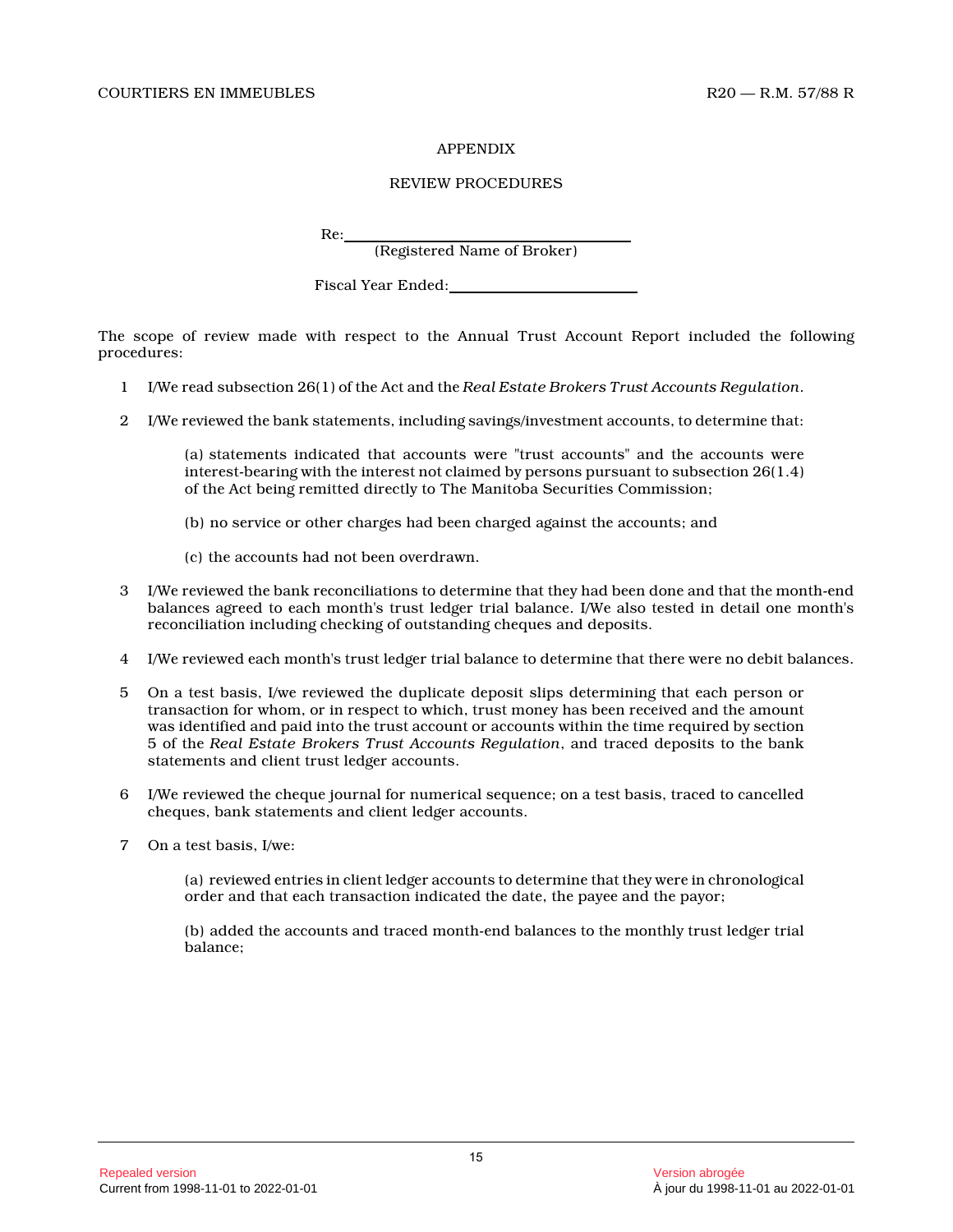(c) determined that transactions with respect to only one property were recorded per account and that the account balance was not in a negative balance at any time;

(d) determined that money was not paid out on the Broker's behalf in contravention of subsection 26(1) of the Act;

(e) determined that all commissions or remuneration payable to other brokers were paid directly from the trust account;

(f) determined, where a commission or remuneration was shareable with another broker, that no commission or remuneration was paid to the Broker or the Broker's authorized officials or salespersons from the trust account before payment in full of the share of the commission or remuneration payable to the other broker; and

(g) determined that all disbursements from the trust account were made by cheque.

M.R. 156/98

## ANNEXE

#### RAPPORT ANNUEL DE COMPTE EN FIDUCIE (articles 14 et 15)

#### PARTIE 1

DESTINATAIRE : Le registraire

À la demande de  $\overline{A}$  la demande de (le « courtier »), nous (dans la présente annexe, « nous » inclut le singulier) avons examiné les registres de s dépôts, au sens de la *Loi sur les courtiers en immeubles* (la « *Loi* »), qu'a tenus le courtier dans le cours de ses affaires pour l'exercice s'étant terminé le .

*Loi sur les courtiers en immeubles*

Sauf indication contraire, nous sommes d'avis que, à la lumière de notre examen des registres de dépôt et des comptes en fiducie, le courtier :

1. a tenu, en ordre chronologique, les registres des dépôts à l'égard de ses affaires qui étaient nécessaires pour faire état des renseignements suivants, en les consignant séparément :

a) les rentrées et les sorties d'argent en fiducie ainsi que le solde détenu, globalement et séparément pour chaque personne en faveur de qui l'argent déposé en fiducie a été reçu ou pour chaque transaction à l'égard de laquelle l'argent déposé en fiducie a été reçu,

- b) les sommes reçues ou versées au bureau du courtier pour le compte de celui-ci;
- 2. a tenu au moins un compte en fiducie à une banque qui est désigné, dans ses registres et ceux de la banque, à titre de compte en fiducie;
- 3. a tenu au moins un grand livre des dépôts où est consignée séparément chaque opération des sommes en fiducie détenues à l'égard d'achat et de vente ou de projets d'achat ou de vente de biens immeubles , qui indique en ordre chronologique les rentrées et les sorties des sommes en fiducie à l'égard de chaque opération et qui précise la source des sommes reçues, la destination des sommes déboursées et le solde du compte, le cas échéant;
- 4. a tenu au moins un grand livre des dépôts où sont consignées, à l'égard de chaque personne, les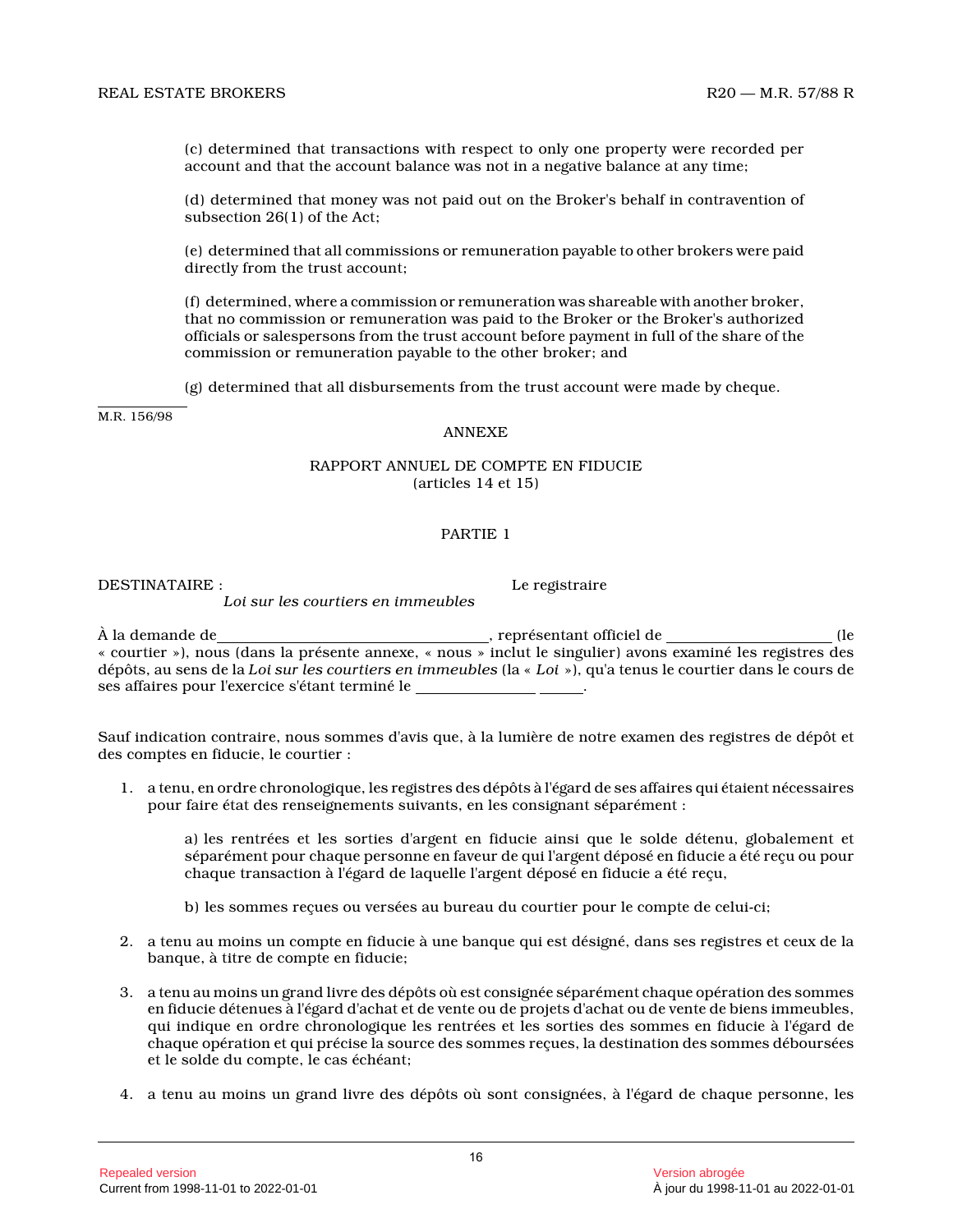sommes déposées en fiducie, détenues pour elle, et ne se rapportant pas à des achats, à des ventes ou à des projets d'achat ou de vente de biens immeubles, et qui indique, en ordre chronologique, le détail des rentrées et des sorties de fonds concernant cette personne, c'est-à-dire la source des sommes reçues, la destination des sommes déboursées et le solde du compte, le cas échéant;

- 5. a dressé une balance de vérification mensuelle des grands livres des dépôts montrant que le total de s divers soldes de sommes déposées en fiducie concorde avec le solde global des sommes détenues en fiducie à ce moment;
- 6. a dressé au moins un rapprochement bancaire mensuel indiquant les raisons de tout écart entre les données figurant aux relevés bancaires ou aux livrets de banque et les données inscrites au titre des dépôts en fiducie dans ses livres de comptes;
- 7. a conservé les doubles des bordereaux de dépôt, les chèques payés et les relevés bancaires ou les livrets de banque de tous les comptes en fiducie;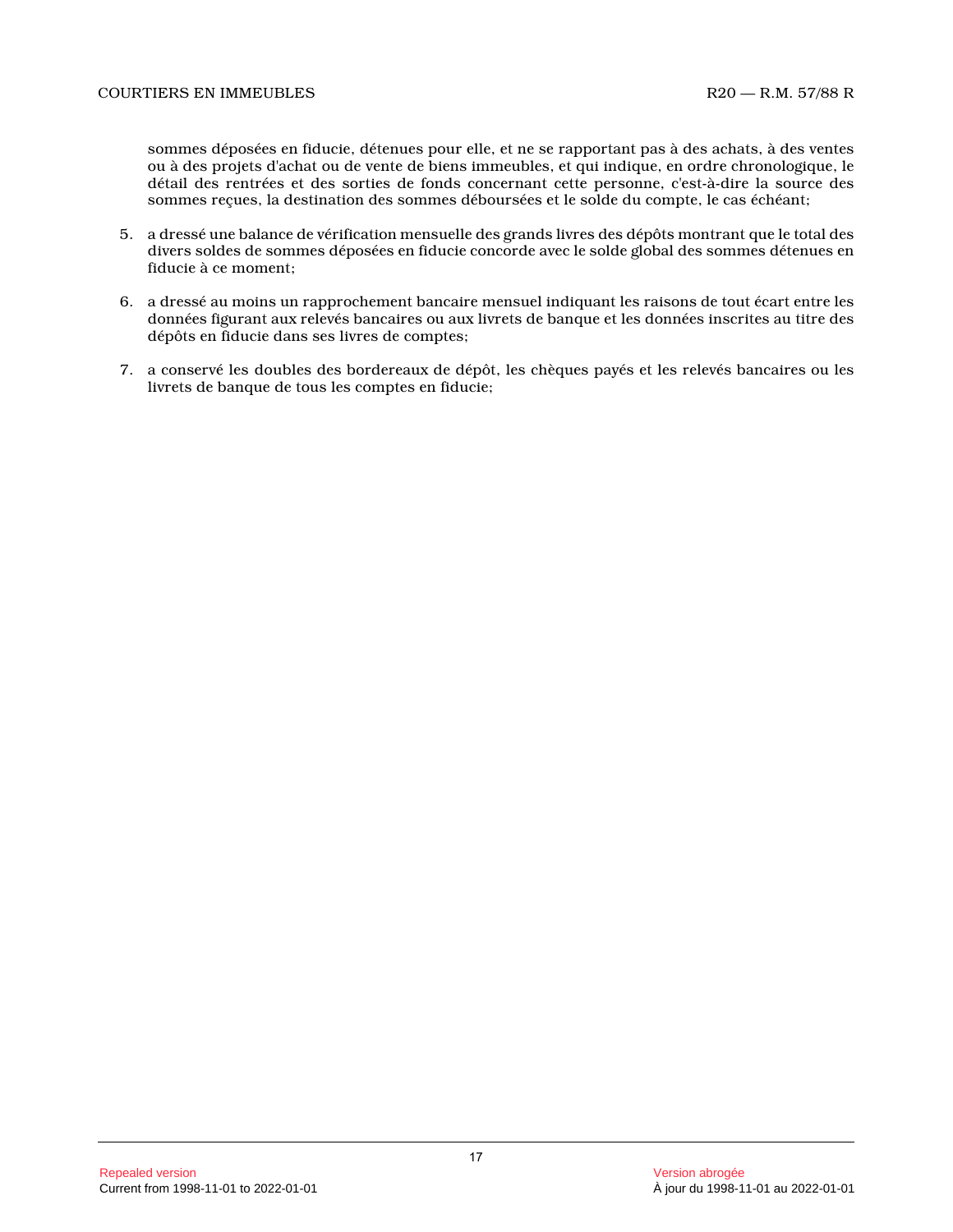- 8. a porté aux grands livres des dépôts la date de chaque rentrée et sortie de sommes en fiducie;
- 9. n'a pas :
	- a) mis à découvert les compte en fiducie;
	- b) fait de sorties de fonds irrégulières d'un compte en fiducie;
	- c) causé de déficit de caisse apparent dans les comptes en fiducie;
- 10. a versé, conformément aux règles qui suivent, les sommes se trouvant dans son compte en fiducie et constituant une commission ou une rémunération déjà acquise et n'ayant plus à être détenues en fiducie :

a) toute partie de la commission ou de la rémunération payable à un autre courtier a été versée directement sur les fonds du compte en fiducie;

b) le courtier a retiré la commission ou la rémunération qui lui est payable à l'aide d'un chèque qu'il a déposé dans un ou des comptes qu'il garde pour le versement de ses commissions et de ses rémunérations ainsi que de celles de ses représentants officiels ou de ses vendeurs immobiliers seulement après qu'il a satisfait aux exigences de l'alinéa a) de la présente disposition.

Pour dresser le présent rapport, nous avons respecté la marche à suivre prévue à l'appendice. L'examen ne constitue toutefois pas une vérification. Nous ne nous prononçons donc pas sur l'exactitude ou l'exhaustivité des grands livres des dépôts, des registres de dépôts et des renseignements financiers fournis ni sur les irrégularités qui ont potentiellement été commises au cours de l'exercice et qui ne nous ont pas été signalées.

Le présent rapport n'est dressé qu'en vue de son dépôt auprès du registraire et ne peut être cité ou distribué, sauf en conformité avec la *Loi* .

Sauf indication contraire, notre examen ne nous a rien révélé qui puisse indiquer quelque contravention au paragraphe 26(1) de la *Loi* ou de tout règlement sur les registres des dépôts et les comptes en fiducie des courtiers.

(S'il n'y a pas d'exception, veuillez le mentionner )

| Signature de l'expert-comptable/<br>du cabinet d'experts-comptables |                                                                  |  |
|---------------------------------------------------------------------|------------------------------------------------------------------|--|
| Nom du responsable                                                  |                                                                  |  |
| Désignation professionnelle en règle                                | $CA$ $CGA$<br>CMA ________ Autre (approuvé par la<br>Commission) |  |
| Adresse de l'expert-comptable/<br>du cabinet d'experts-comptables   | (dactylographie/caractère d'imprimerie)                          |  |
| Numéro de téléphone                                                 |                                                                  |  |
| Date                                                                |                                                                  |  |
|                                                                     |                                                                  |  |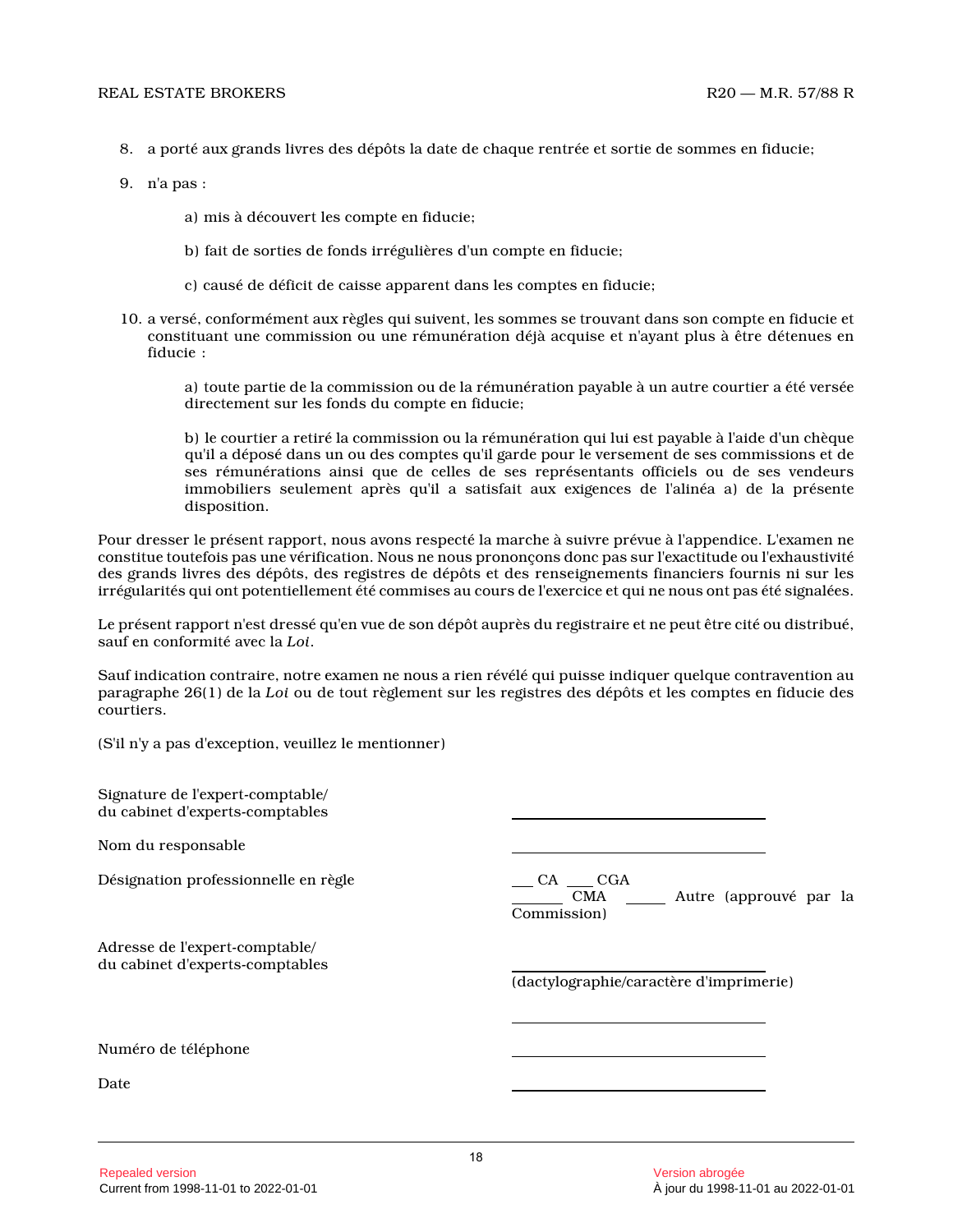#### PARTIE 2

## Doit être complété par le courtier

Sauf indication contraire, nous certifions que, au meilleur de notre connaissance :

- 1. Tous les registres des dépôts et les comptes bancaires en fiducie ont été déclarés à l'expert-comptable.
- 2. Nous avons fourni à l'expert-comptable les renseignements et les explications qu'il nous a demandés.
- 3. Les livres comptables, les registres et les comptes que nous tenons et qui ont été fournis aux fins de l'examen de l'expert-comptable faisaient un état complet de tous les actes de fiducie.
- 4. Les renseignements de la partie 1 du rapport annuel des comptes en fiducie sont véridiques.
- 5. Les registres mentionnés à la partie 1 du rapport annuel des comptes en fiducie ont été tenus à jour conformément à la *Loi* et aux règlements.
- 6. Les sommes en fiducie, au sens de la *Loi*, que le courtier a reçues ont été déposées dans un ou plusieurs comptes bancaires en fiducie conformément au paragraphe 26(1) de la *Loi* .

Restrictions et commentaires du courtier :

Nom du courtier ou du représentant

(en caractères d'imprimerie)

Signature Date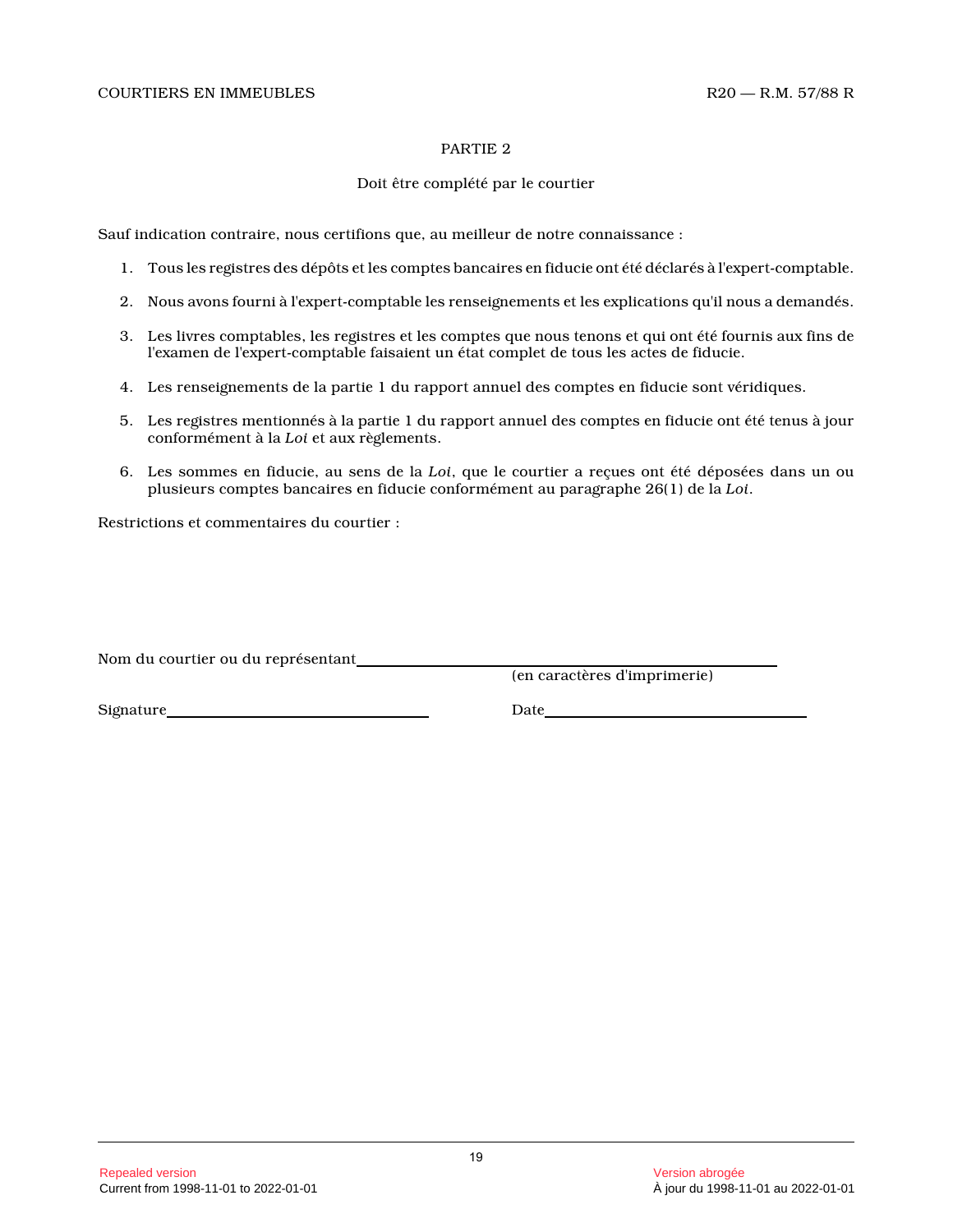## APPENDICE

## EXAMENS

Objet :

(nom inscrit du courtier)

Pour l'exercice se terminant le

Les mesures qui suivent ont été prises dans le cadre de l'examen du rapport annuel des comptes en fiducie (dans le présent appendice, « nous » inclut le singulier) :

- 1. Nous avons lu le paragraphe 26(1) de la *Loi* et le *Règlement sur les comptes en fiducie des courtiers en immeubles* .
- 2. Nous avons examiné les relevés bancaires, notamment ceux des comptes d'épargne et d'investissement, pour nous assurer :

a) que les relevés portaient la mention « compte en fiducie », que les comptes portaient intérêt et que les intérêts qui n'ont pas été réclamés conformément au paragraphe 26(1.4) de la *Loi* ont été remis directement à la Commission des valeurs mobilières du Manitoba;

- b) qu'aucuns frais, notamment des frais de services, n'ont été facturés aux comptes;
- c) que les comptes n'ont pas été mis à découvert.
- 3. Nous avons examiné les rapprochements bancaires pour nous assurer qu'ils avaient été faits et que les soldes de fin de mois concordaient avec les soldes de vérification mensuelle des grands livres des dépôts. Nous avons également étudié en détail le rapprochement d'un mois et, dans le cadre de cette étude, nous avons notamment vérifié les dépôts et les chèques non déposés.
- 4. Nous avons examiné les soldes de vérification mensuelle des grands livres des dépôts pour nous assurer qu'il n'y avait aucun solde débiteur.
- 5. Nous avons examiné une partie, à titre de test, des copies des bordereaux de dépôt pour nous assurer que chaque personne pour qui des sommes ont été reçues avait été identifiée et que chaque transaction pour laquelle des sommes ont été reçues avait été identifiée et les sommes elles-mêmes avaient été indiquées et versées dans le compte en fiducie dans le délai accordé en vertu de l'article 5 du *Règlement sur les comptes en fiducie des courtiers en immeubles*. Nous avons également rapproché les dépôts avec les relevés bancaires et les grands livres des dépôts des clients.
- 6. Nous avons examiné la séquence numérique inscrite dans le livre des chèques et l'avons rapprochée, à titre de test, avec une partie des chèques oblitérés, des relevés bancaires et des grands livres des comptes des clients.
- 7. À titre de test, nous :

a) avons examiné une partie des écritures des grands livres des comptes des clients pour nous assurer qu'elles étaient en ordre chronologique et qu'étaient indiqués la date de chaque transaction ainsi que le noms des personnes ayant versé ou reçu la somme correspondante;

b) avons additionné les comptes et rapproché les soldes de fin de mois avec le solde de vérification mensuelle des grands livres;